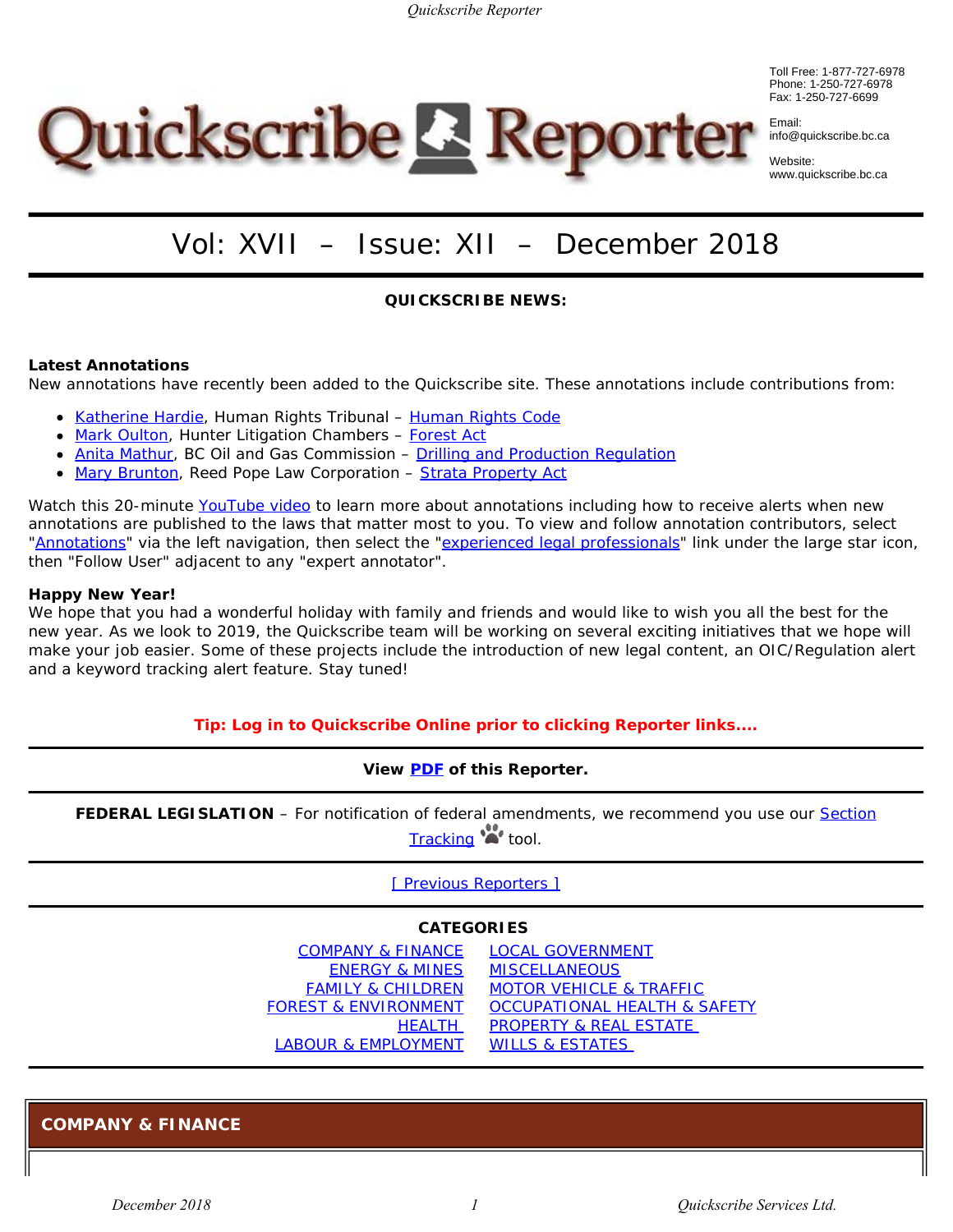#### **Company and Finance News:**

#### **Lobbying and Election Finance Reform: Roundup of Recent Developments**

British Columbia, the Northwest Territories and Ontario have recently introduced significant changes to their respective lobbying and election finance regimes; the Yukon has introduced a new lobbying regime, and Prince Edward Island's lobbying regime takes effect in 2019.

#### *British Columbia: Proposed Amendments to the Lobbying Regime*

[Bill 54](https://www.quickscribe.bc.ca/secure/repository_redirect.php?document=3c315af47f7510be3f47817b2f3ee271&anchor=), *Lobbyists Registration Amendment Act, 2018* (BC Bill) received royal assent on November 27, 2018. Most provisions of the BC Bill have not yet been proclaimed in force, but it will amend various sections of the *[Lobbyists Registration Act](https://www.quickscribe.bc.ca/secure/index.php?page=document&doc_id=1475)*.

#### **Definitions**

The BC Bill proposes to expand the definition of "former public office holder" to also include any individual, other than administrative support staff, formerly employed in a current or former office of a current member of the executive council. The BC Bill also proposes to revise the definition of "inhouse lobbyist" in a significant way. Under the proposed definition, the 100-hour threshold for an inhouse lobbyist would be removed and replaced with various qualifiers as to which individuals are not in-house lobbyists, including if:

- (a) The individual is an employee, director or officer of an organization that has fewer than six employees
- (b) The lobbying by the individual, either alone or together with other individuals in the organization, on behalf of the organization or an affiliate of the organization,
	- (i) Totals fewer than 50 hours in the preceding 12-month period, or
	- (ii) Meets the prescribed criteria,

unless the primary purpose of the organization is to:

- (i) Represent the interests of its members, or
- (ii) Promote or oppose issues, and the lobbying by the individual is for that purpose.

Read the [full article](https://www.blakesbusinessclass.com/lobbying-election-finance-reform-roundup-recent-developments/#page=1%20) by Alexis Levine, Nicole McDonald and Charlotte Knutson (Student-at-Law) with Blake, Cassels & Graydon LLP.

#### *Partnership Act* **Updated**

Effective December 14, Amendments made to the *[Partnership Act](https://www.quickscribe.bc.ca/secure/index.php?page=document&doc_id=484)* by the *[Finance Statutes Amendment Act, 2012](https://www.quickscribe.bc.ca//secure/repository_redirect.php?document=631fe55d6f7d8894f633cbdbf41fe20e&anchor=s79)* provide for the expansion of online filing for partnerships and establish consistency in the fees set out under the Act.

#### **BC Securities – Policies & Instruments**

The following policies and instruments were published on the BCSC website in the month of December:

- $\cdot$  [BC Notice 2018/09](https://www.bcsc.bc.ca/BCN_2018_09_12062018/) Fee Changes
- [BC Notice 2018/08](https://www.bcsc.bc.ca/BCN_2018-08_12102018/) Notice of Amendments to National Instrument 41-101 *General Prospectus Requirements*
- [23-323](https://www.bcsc.bc.ca/23-323_[CSA_Staff_Notice_and_Request_for_Comment]_12182018/)  CSA Staff Notice and Request for Comment 23-323 *Trading Fee Rebate Pilot Study*
- [CSA Staff Notice 13-315 \(Revised\)](https://www.bcsc.bc.ca/13-315_[CSA_Staff_Notice]_12132018/)  Securities Regulatory Authority Closed Dates 2018

For more information visit the BC Securities [website](http://www.bcsc.bc.ca/default.asp).

| <b>Act or Regulation Affected</b>                              | <b>Effective</b><br><b>Date</b> | <b>Amendment Information</b> |
|----------------------------------------------------------------|---------------------------------|------------------------------|
| Designated Accommodation Area Tax<br>Regulation (93/2013)      | Dec. 1/18                       | by Reg 226/2018              |
| Electrical Power Corporations Valuation<br>Regulation (217/86) | Dec. 14/18                      | by Reg 279/2018              |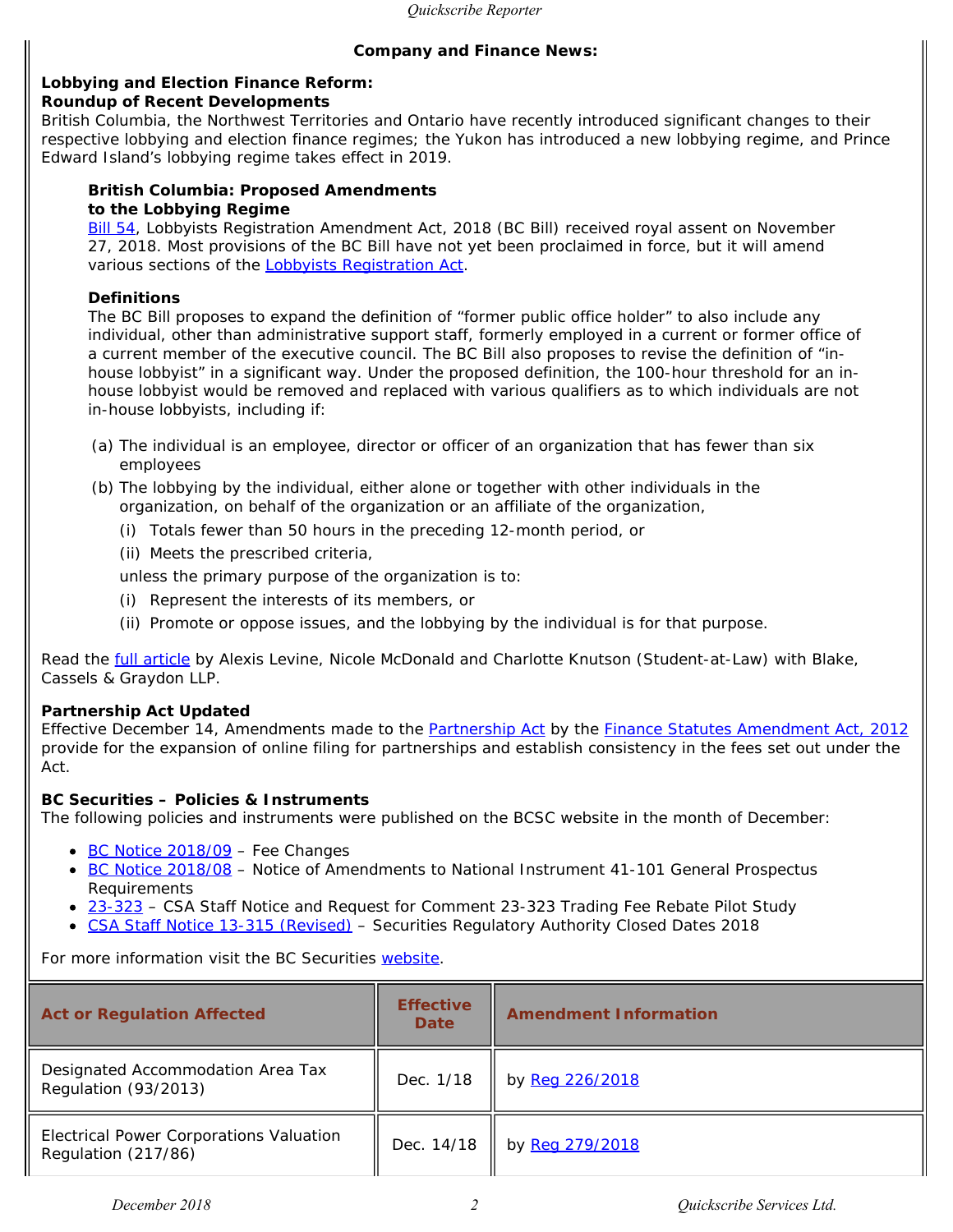| Eligible Notice for Major Industry<br>Property Regulation (281/2018)                                                                    | <b>NEW</b><br>Dec. 14/18 | see Reg 281/2018                                                                                                                                                       |
|-----------------------------------------------------------------------------------------------------------------------------------------|--------------------------|------------------------------------------------------------------------------------------------------------------------------------------------------------------------|
| <b>Extraprovincial Limited Liability</b><br>Partnerships and Limited Partnerships<br>from a Designated Province Regulation<br>(90/2009) | Dec. 14/18               | by Reg 15/2018                                                                                                                                                         |
|                                                                                                                                         |                          | by 2017 Bill 2, c. 12, section 36 only (in force by<br>Royal Assent), <b>Budget Measures Implementation</b><br>Act, 2017                                               |
| Income Tax Act                                                                                                                          | Jan. 1/19                | by 2018 Bill 2, c. 4, sections 18 to 22, 24, 25 only<br>(in force by Royal Assent), Budget Measures<br>Implementation Act, 2018                                        |
|                                                                                                                                         |                          | by 2018 Bill 25, c. 25, section 14 only (in force by<br>Reg 230/2018), Real Estate Development Marketing<br>Amendment Act, 2018                                        |
| Managed Forest Land and Cut Timber<br>Values Regulation (90/2000)                                                                       | Dec. 14/18               | by Reg 280/2018                                                                                                                                                        |
| National Instrument 41-101 General<br>Prospectus Requirements (59/2008)                                                                 | Dec. 10/18               | by Regs 85/2017 and 260/2018                                                                                                                                           |
| Partnership Act                                                                                                                         | Dec. 14/18               | by 2012 Bill 23, c. 12, sections 83, 85, 87, 88, 90 to<br>93, 95 to 97, 101 (a), 104 to 106 only (in force by<br>Reg 15/2018), Finance Statutes Amendment Act.<br>2012 |
| Partnership Regulation (524/78)                                                                                                         | Dec. 14/18               | by Reg 15/2018                                                                                                                                                         |
| Railway and Pipeline Corporations<br>Valuation Regulation (203/86)                                                                      | Dec. 14/18               | by Reg 282/2018                                                                                                                                                        |
| Railway, Pipeline, Electric Power and<br>Telecommunications Corporation Rights<br>of Way Valuation Regulation (218/86                   | Dec. 14/18               | by Reg 283/2018                                                                                                                                                        |
| Securities Regulation (196/97)                                                                                                          | Dec. 30/18               | by Reg 258/2018                                                                                                                                                        |
| Telecommunications Corporations<br>Valuation Regulation (226/86)                                                                        | Dec. 14/18               | by Reg 284/2018                                                                                                                                                        |

#### <span id="page-2-0"></span>**ENERGY & MINES**

#### **Energy and Mines News:**

#### **British Columbia Unveils New Clean Energy Plan**

On December 5, 2018, the B.C. government unveiled a new clean energy plan, CleanBC, which outlines the government's strategy to achieve 75% of the Province's 2030 greenhouse gas (GHG) emissions target (how the remaining 25% will be achieved remains to be determined). The full report can be read [here](https://cleanbc.gov.bc.ca/app/uploads/sites/436/2018/12/CleanBC_Full_Report.pdf). The highlights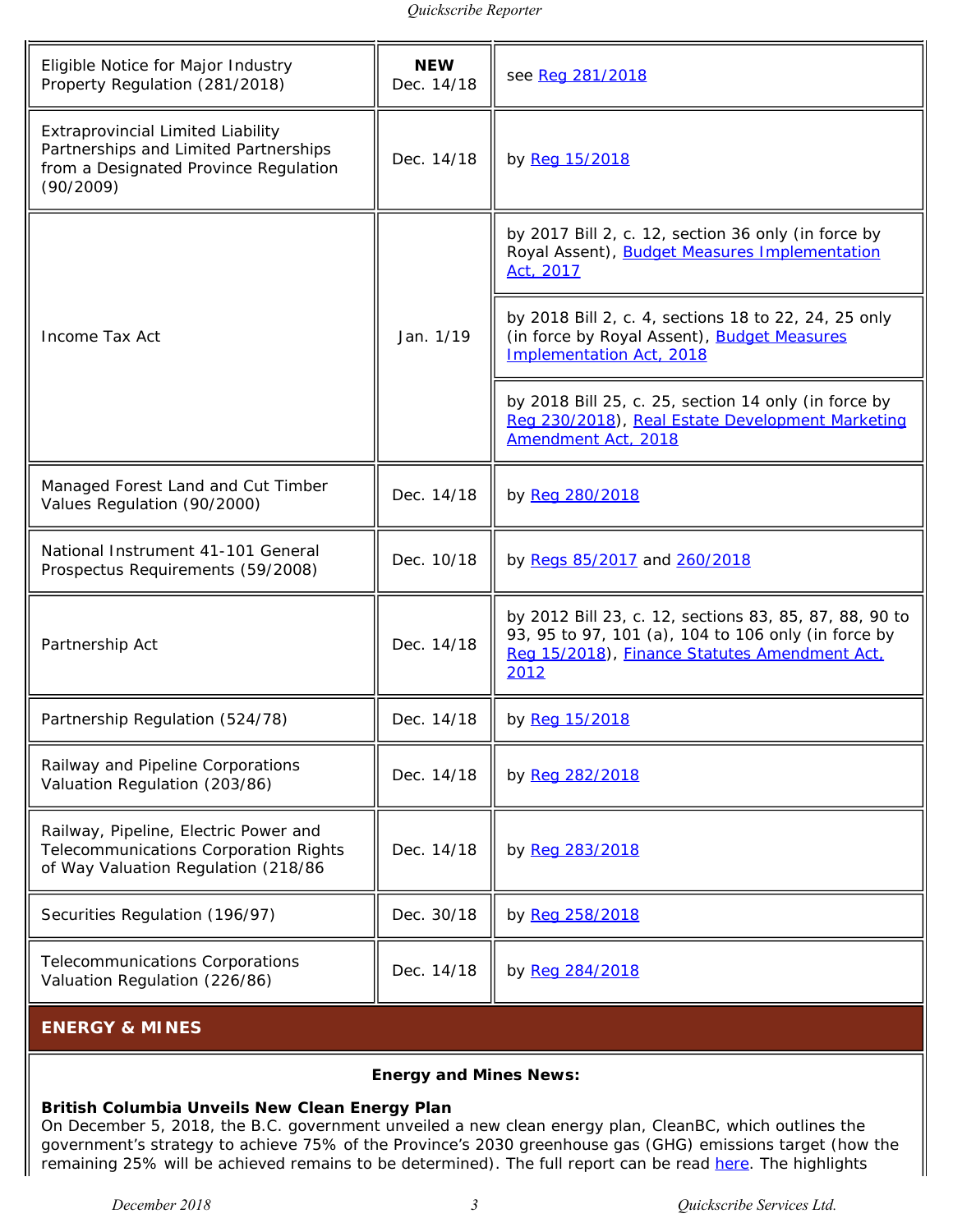report can be read [here](https://cleanbc.gov.bc.ca/app/uploads/sites/436/2018/12/CleanBC_Highlights_Report.pdf).

#### *What's In the Plan?*

The plan outlines a number of initiatives that are intended to "clean" or "green" the transportation, construction, waste and industrial sectors of the BC economy, primarily by reducing the use of fossil fuels and increasing the use of electricity in these sectors. Key initiatives planned for the industrial sector of the BC economy include:

Working with natural gas providers to put in place a minimum requirement for 15 per cent renewable content in natural gas by 2030.

Read the *full article by Erika Lambert-Shirzad* with Borden Ladner Gervais LLP.

#### **Regulator Schedules Hearings for BC LNG Natural Gas Pipeline Challenge**

The National Energy Board is scheduling hearings over the next three months to consider a jurisdictional challenge of the approval of a pipeline needed to supply natural gas to the recently sanctioned \$40-billion LNG Canada project. But planning for construction to begin early next year will continue based on the \$6.2-billion Coastal GasLink Pipeline's provincial approvals and permits, said a spokeswoman for the project. The NEB hearings will consider only the question of whether the British Columbia Oil and Gas Commission had jurisdiction to issue approvals for the project, the NEB says. If it decides the project should be under federal jurisdiction, the regulator says the proponent will have to make a formal NEB application and undergo a separate process to win federal approval. "If the NEB decides Coastal GasLink is to be federally regulated, then the project believes the NEB will need to address transition from provincial to federal jurisdiction," pipeline spokeswoman Jacquelynn Benson said. Read the [full article](https://vancouversun.com/business/local-business/regulator-schedules-hearings-for-b-c-lng-natural-gas-pipeline-challenge%20) in *The Vancouver Sun*.

#### **New Federal Timelines for Energy Project Approvals**

The federal government has proposed controversial new rules to govern approvals for projects, including many Major Energy Projects. The pace and direction of future development of Canada's energy sector could lie in the balance.

- [Bill C-69](http://www.parl.ca/DocumentViewer/en/42-1/bill/C-69/third-reading) proposes a new 5-stage Impact Assessment process that could easily take more than 5 years to complete.
- The federal proposals are designed to encourage the regulatory phases of the Impact Assessment process to be completed within approximately 2 ½ years – or roughly 30 months.
- Other portions of the process, which are in the hands of project proponents, are expected to be completed within a further 3 years – or roughly 36 months.
- Whether these timelines will actually work or not will likely depend on the commitment of the federal government to respect and apply the legislated timelines rather than to suspend or extend them.

Read the *full article by [Jonathan Drance](https://www.stikeman.com/en-ca/people/jonathan-drance), [Glenn Cameron](https://www.stikeman.com/en-ca/people/glenn-cameron)* and [Rachel V. Hutton](https://www.stikeman.com/en-ca/people/rachel-v-hutton) of Stikeman Elliott.

| <b>Act or Regulation Affected</b>                          | <b>Effective</b><br><b>Date</b> | <b>Amendment Information</b> |
|------------------------------------------------------------|---------------------------------|------------------------------|
| BC Hydro Integrated Resource Plan<br>Regulation (266/2018) | <b>NEW</b><br>Dec. 10/18        | see Reg 266/2018             |
| Fee, Levy and Security Regulation<br>(8/2014)              | Dec. 1/18                       | by Reg 240/2018              |

#### <span id="page-3-0"></span>**FAMILY & CHILDREN**

#### **Family and Children News:**

#### **Concerns Mount as BC Paralegals Inch toward Practising Family Law**

Paralegals aren't lawyers – but soon, they might be able to practise in B.C. courtrooms. The province has pushed through [legislation](https://www.quickscribe.bc.ca/secure/repository_redirect.php?document=e06a4db4b4890f99a7a02011f2494f2e&anchor=s25) to create "licensed paralegals" – a band of legal service providers that need not hold a law degree, and can provide cheaper services. The bill was introduced following years of campaigning from the Law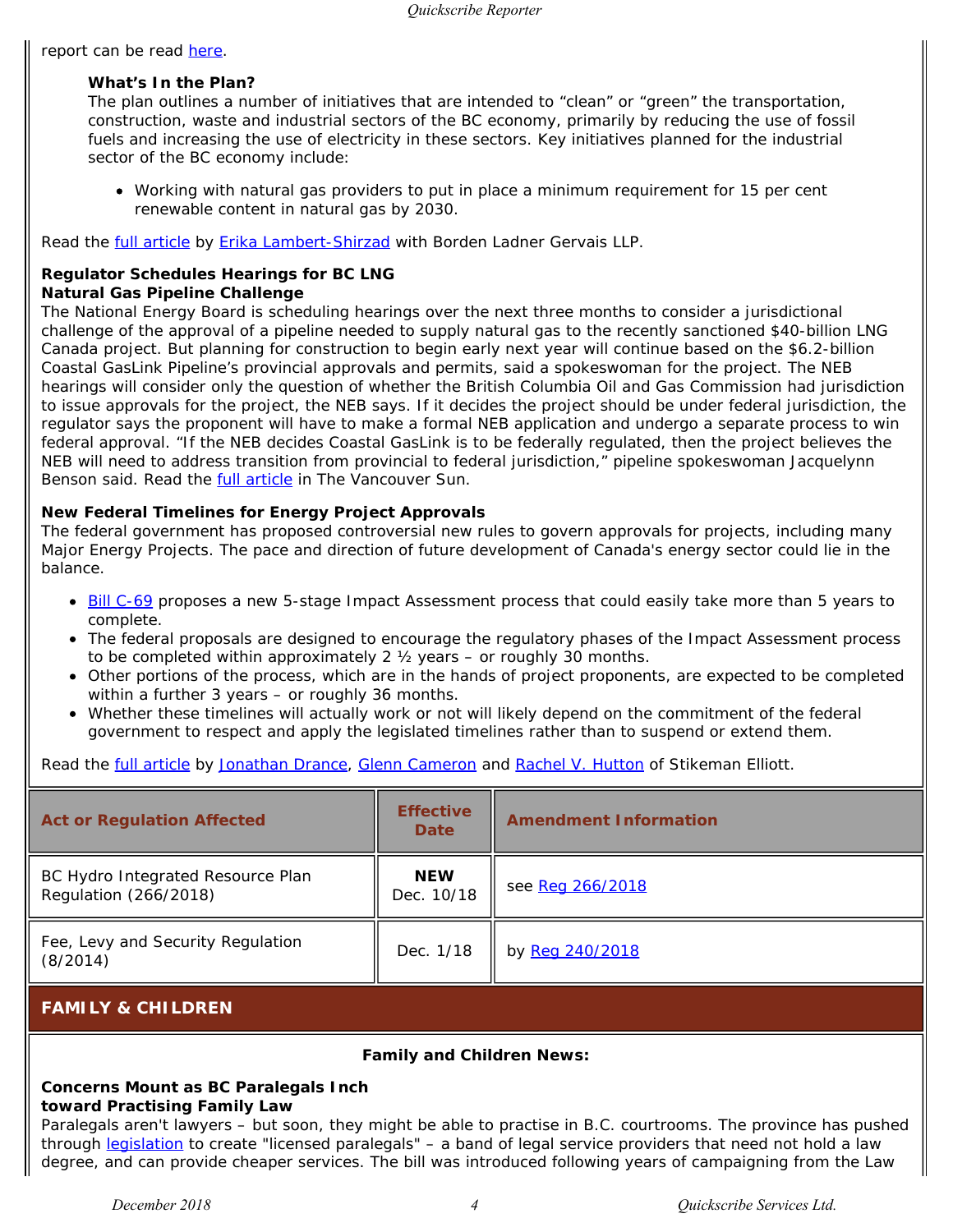Society of B.C. (LSBC) in hopes of filling gaps in legal representation – in particular, low- to moderate-income British Columbians who cannot afford legal representation. The LSBC is angling for those workers to practise family law – the branch that focuses on issues like divorce settlements and includes division of assets and custody battles. The society has the final say on granting the authority to license the paralegals. The legislation paves the way for the LSBC to do so. But while the legislation might be seen as a victory for those looking to improve access to justice, a group of lawyers are warning that it could have the opposite effect. Read the *full* [article](https://www.cbc.ca/news/canada/british-columbia/concerns-mount-as-b-c-paralegals-inch-toward-practising-family-law-1.4928529) on the *CBC News* website.

#### **Designing Rules of Procedure for the Arbitration of Family Law Disputes**

In Canada, the available sets of arbitration rules are designed for corporate-commercial disputes and general civil disputes. None are designed for family law disputes, which is especially problematic in jurisdictions like British Columbia, where the *[Arbitration Act](https://www.quickscribe.bc.ca/secure/index.php?page=document&doc_id=1271)* specifies the rules that will be used absent the parties' agreement to the contrary. Those rules, by the way, are the domestic rules of the **BC** International Commercial Arbitration [Centre](http://bcicac.com/), which are hardly ideal for family law disputes and require [hefty payments](http://bcicac.com/arbitration/fee-schedule/) to the Centre. As a result, in many jurisdictions lawyers taking a case to arbitration simply adopt the local rules of court. This makes sense, as anyone who litigates will be intimately familiar with those rules, and some jurisdictions, again like British Columbia, have rules of court written just for family law disputes. However, it's not necessarily the best solution, as adopting the rules of court by default, or by reflex, robs parties of one of the key benefits of arbitration: the ability to shape and customize the arbitration process to suit their needs, their dispute and their finances. Read the **full article by [John Paul Boyd](https://www.quickscribe.bc.ca/MeetAnExpert/john-paul-boyd)** published on SLAW.

#### **Changes to** *Family Maintenance Enforcement Act*

Effective January 1, 2019, changes made to the *[Family Maintenance Enforcement Act](https://www.quickscribe.bc.ca/secure/index.php?page=document&doc_id=494)* no longer require the entirety of a family law order or agreement to be filed in the land title office as security for the payment of child or spousal support. Instead, a "notice of maintenance order" containing only the information needed to identify the order or agreement is required for filing purposes.

| <b>Act or Regulation Affected</b>  | <b>Effective</b><br><b>Date</b> | <b>Amendment Information</b>                                                                                                 |
|------------------------------------|---------------------------------|------------------------------------------------------------------------------------------------------------------------------|
| Family Maintenance Enforcement Act | Jan. 1/19                       | by 2018 Bill 10, c. 14, section 1 only (in force by<br>Reg 277/2018), Family Maintenance Enforcement<br>Amendment Act, 2018  |
| Infants Act                        | Dec. 3/18                       | by 2018 Bill 24, c. 23, section 2 only (in force by<br>Reg 154/2018), Miscellaneous Statutes Amendment<br>Act (No. 2), 2018  |
| Public Guardian and Trustee Act    | Dec. 3/18                       | by 2018 Bill 24, c. 23, section 11 only (in force by<br>Reg 154/2018), Miscellaneous Statutes Amendment<br>Act (No. 2), 2018 |

#### <span id="page-4-0"></span> **FOREST & ENVIRONMENT**

#### **Forest and Environment News:**

#### **A Closer Look: BC Government Releases Draft Legislation for Revitalized Provincial Environmental Assessment Process**

In March 2018, the BC government launched the process for revitalizing the province's environmental assessment (EA) process. More background information is available in our earlier [blog](https://www.mccarthy.ca/en/insights/blogs/canadian-era-perspectives/bc-government-sets-stage-revitalizing-provincial-environmental-assessment-process). Following the release of the [Discussion Paper](https://www2.gov.bc.ca/assets/gov/environment/natural-resource-stewardship/environmental-assessments/environmental-assessment-revitalization/documents/ea_revitalization_discussion_paper_final.pdf) in June 2018 and public consultations over the summer, the BC government introduced [Bill](https://www.quickscribe.bc.ca/secure/repository_redirect.php?document=7bc1f80a17bd82f8f804cdd6d91334ba&anchor=) [51 – 2018](https://www.quickscribe.bc.ca/secure/repository_redirect.php?document=7bc1f80a17bd82f8f804cdd6d91334ba&anchor=) *Environmental Assessment Act* in November 2018. which is designed to replace the current provincial *[Environmental Assessment Act](https://www.quickscribe.bc.ca/secure/index.php?page=document&doc_id=603)*. An overview of the changes proposed in Bill 51 is set out in the BC government's [Intentions Paper](https://www2.gov.bc.ca/assets/gov/environment/natural-resource-stewardship/environmental-assessments/environmental-assessment-revitalization/documents/ea_revitalization_intentions_paper.pdf). If passed, Bill 51 will introduce significant changes to the provincial EA process including the creation of an early engagement process, increased opportunities for public participation, and prescriptive measures to meet the BC government's commitment to implement the United Nations Declaration on the Rights of Indigenous Peoples (UNDRIP).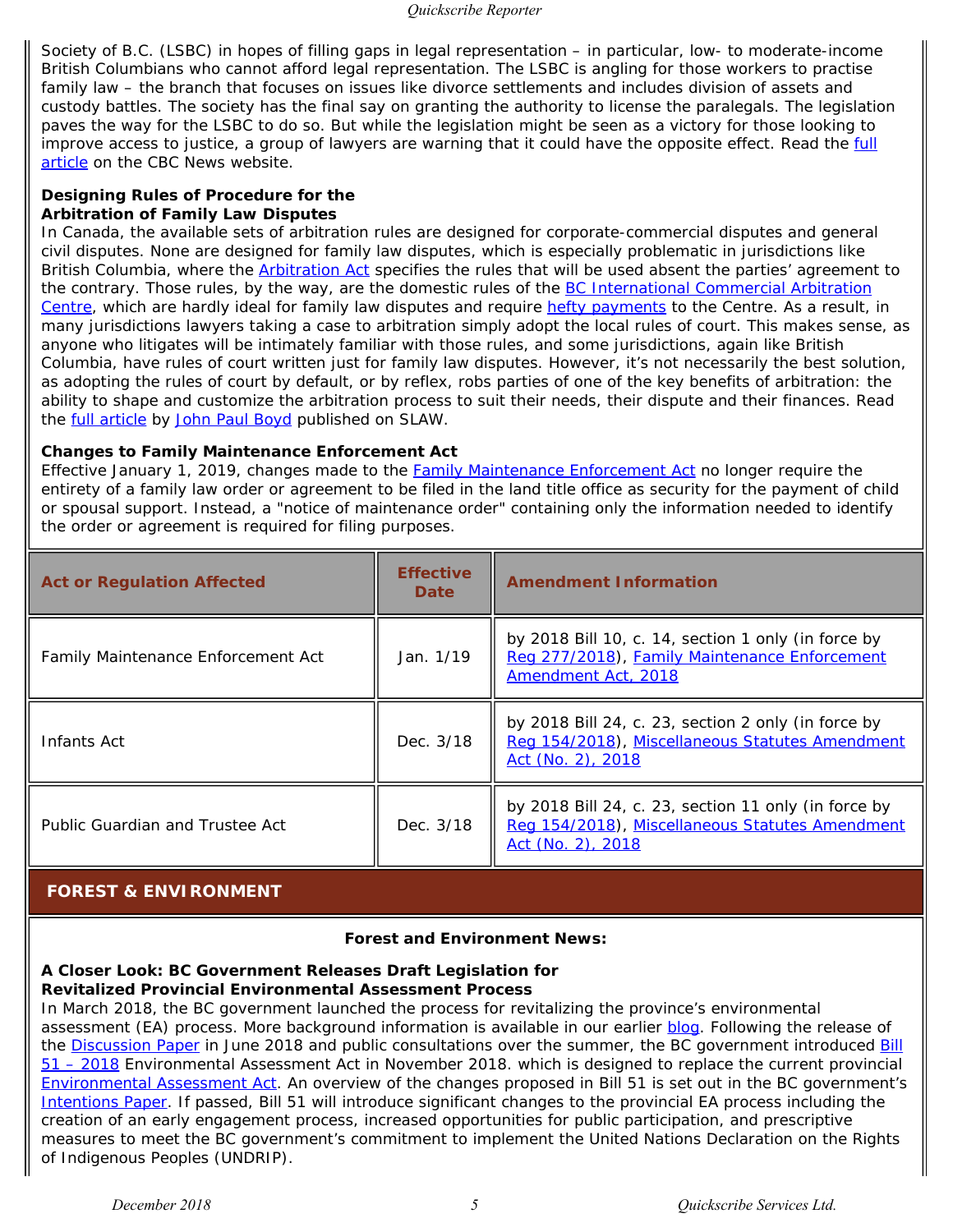#### *What will the New EA Process Mean for Proponents?*

While the proposed new EA process will retain certain components of the current EA process, including the "one project, one assessment" approach and the concept of a project description, new elements will be introduced into existing processes along with entirely new concepts. A comparison of the key differences between the current EA process and the proposed changes under Bill 51 is set out below. As currently proposed, the new EA process would entail the following for proponents:

Read the **full article by Selina Lee-Andersen with McCarthy Tétrault LLP.** 

#### **BC Ups Fines for Off-road Vehicles and Snowmobiles in Sensitive Habitats**

[Fines are going up](https://www.quickscribe.bc.ca/secure/repository_redirect.php?document=3f3a1c23f89e2bb4c0360894699146ed&anchor=) for anyone who uses off-road vehicles and snowmobiles in environmentally sensitive areas of British Columbia. Anyone operating the vehicles in those areas will face a \$575 fine, effectively immediately. Previously, the fines were either \$230 or \$345, depending on the violation. As well, the provincial government says court convictions for snowmobiling in southern mountain caribou habitats may result in a fine up to \$200,000 and six months in jail. Chris Doyle with BC's Conservation Officer Service says snowmobiliers can have an impact in displacing caribou as well as laying tracks that predators can easily access into caribou habitat. "We're hoping [the fines] will be an adequate deterrent to keep those that are tempted to either stray into closed areas or not plan ahead ... and [those who] deliberately enter those closed areas to access different terrain or powder," Doyle said. Read the CBC News [article](https://www.cbc.ca/news/canada/british-columbia/b-c-ups-fines-for-off-road-vehicles-and-snowmobiles-in-sensitive-habitats-1.4932712).

#### **Environmental Appeal Board Decisions**

There were three Environmental Appeal Board decisions in the month of December:

#### *[Environmental](https://www.quickscribe.bc.ca/secure/index.php?page=document&doc_id=742) [Management Act](https://www.quickscribe.bc.ca/secure/index.php?page=document&doc_id=742)*

- *[Canadian National Railway Company; Canadian Pacific Railway Company; BNSF Railway Company v. Delegate of](http://www.eab.gov.bc.ca/ema/2018ema043a_044a_045a.pdf) [the Director, Environmental Management Act](http://www.eab.gov.bc.ca/ema/2018ema043a_044a_045a.pdf)* [Stay Applications – Granted]
- *[City of Burnaby v. Director,](http://www.eab.gov.bc.ca/ema/2016ema065a.pdf) [Environmental Management Act](http://www.eab.gov.bc.ca/ema/2016ema065a.pdf)* [Final Decision Allowed in Part; Sent Back with Directions]
- *[GFL Environmental Inc. v. District Director,](http://www.eab.gov.bc.ca/ema/2018ema021a.pdf) [Environmental Management Act](http://www.eab.gov.bc.ca/ema/2018ema021a.pdf)* [Stay Application Denied]

#### *[Wildlife Act](https://www.quickscribe.bc.ca/secure/index.php?page=document&doc_id=204)*

*[Li Zhu Liu v. Deputy Director, Fish and Wildlife Branch](http://www.eab.gov.bc.ca/wildlife/2018wil001a.pdf)* [Final Decision – Appeal Dismissed]

Visit the Environmental Appeal Board [website](http://www.eab.gov.bc.ca/decisions.htm) for more information.

| <b>Act or Regulation Affected</b>                           | <b>Effective</b><br>Date | <b>Amendment Information</b> |
|-------------------------------------------------------------|--------------------------|------------------------------|
| Cut Control Regulation (578/2004)                           | Dec. 10/18               | by Reg 269/2018              |
| Fish and Seafood Licensing Regulation<br>(261/2016)         | Jan. 1/19                | by Reg 261/2016, section 68  |
| Forest Planning and Practices Regulation<br>(14/2004)       | Dec. 10/18               | by Reg 262/2018              |
| Interest Rate Under Various Statutes<br>Regulation (386/92) | Jan. 1/19                | by Reg 268/2018              |
| Provincial Forest Use Regulation (176/95)                   | Dec. 10/18               | by Reg 262/2018              |
| Water Sustainability Regulation<br>(36/2016)                | Dec. 3/18                | by Reg 259/2018              |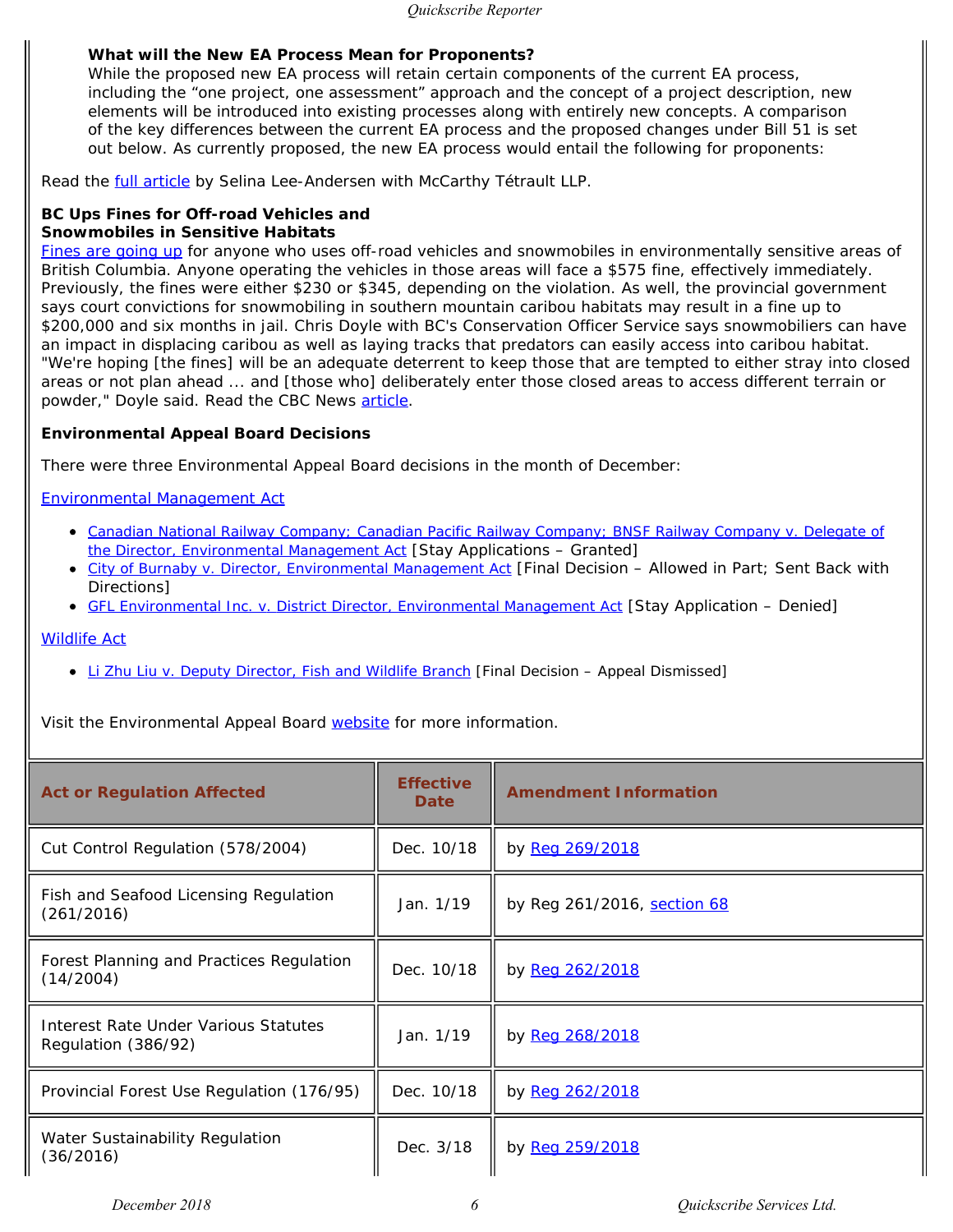Wildlife Management Areas Regulation  $\parallel$  Dec. 17/18  $\parallel$  by [Reg 285/2018](https://www.quickscribe.bc.ca/secure/repository_redirect.php?document=59690ec7658dd9ecd708c328ee72e2cb&anchor=)

#### <span id="page-6-0"></span>**HEALTH**

#### **Health News:**

#### **Pill Press Regulations Tackle Manufacturing of Illicit Drugs**

New legislation is now in place to support B.C.'s actions to prevent the illegal production of illicit opioids, bolstering police efforts to disrupt the supply chain and helping to get counterfeit pills off the streets. The *[Pill](https://www.quickscribe.bc.ca/secure/repository_redirect.php?document=eed7e25847f05f618fb3120e22fb5f83&anchor=) [Press and Related Equipment Control Act](https://www.quickscribe.bc.ca/secure/repository_redirect.php?document=eed7e25847f05f618fb3120e22fb5f83&anchor=)* and the associated [Pill Press and Related Equipment Control Regulation](https://www.quickscribe.bc.ca/secure/repository_redirect.php?document=f52450ef955351c1b53768df3f87ac5f&anchor=) will come into force on Jan. 15, 2019. The act is comprehensive legislation that will limit the ownership, possession and use of manufacturing equipment for pills and capsules to those with a legitimate business or professional purpose. The regulation sets out the information that authorized owners, including registered sellers, must provide in events such as the acquisition, sale, loss or theft of controlled equipment and will update a database of equipment possessed by legitimate owners and businesses. This will enable tracing and random inspections. Read the government [news release](https://news.gov.bc.ca/releases/2018PSSG0094-002411%20).

#### **Class Action Certified vs. Ontario in Alleged Charter Breach against Developmentally Disabled**

The Ontario Superior Court of Justice has certified a class action for plaintiffs pushed "to the brink of disaster" by long wait lists for Ministry of Community and Social Services (MCSS) support for developmentally disabled persons over 18 years old. The certification of the [s. 7 Charter](https://www.quickscribe.bc.ca/secure/document_content.php?doc_id=2916&toc_id=14566#2916-552605) claim, lawyers said, is "fairly novel." In *Leroux v. Ontario* 2018 ONSC 6452, the court heard that the plaintiff, Marc Leroux, brought the class action against the Province of Ontario as the litigation guardian for his 20-year-old daughter Briana, who is developmentally disabled. According to court documents, released Dec. 14, Briana was diagnosed with a brain disorder when she was 2 years old and remains non-verbal. She will be disabled for the rest of her life and requires constant care. Leroux relies on financial support and social services supplied by the provincial government through the Ministry, but long wait lists have left him without aid for over a year. "According to the material that is before the court, the experience of parents and families in dealing with the MCSS on behalf of disabled loved ones has 'pushed [them] to the brink of disaster,' " wrote Justice Edward Belobaba on the motion for certification at the Ontario Superior Court of Justice. Justice Belobaba noted that families run into issues with the MCSS after the developmentally disabled individual has been assessed and approved for services, writing "the evidence is that the families are then 'are dropped off a cliff' and nothing happens – for a very long time." Read the *[full article](https://www.thelawyersdaily.ca/civillitigation/articles/9272/class-action-certified-vs-ontario-in-alleged-charter-breach-against-developmentally-disabled)* by Amanda Jerome on *The Lawyer's Daily.*

#### **New Public Health Regulation**

On January 1, 2019, the [Reporting Information Affecting Public Health Regulation](https://www.quickscribe.bc.ca/secure/index.php?page=document&doc_id=5779) came into effect. The Regulation replaces the [Health Act Communicable Disease Regulation](https://www.quickscribe.bc.ca/secure/document_frame_archive.php?doc_id=11548) and the [Public Health Act Transitional](https://www.quickscribe.bc.ca/secure/document_frame_archive.php?doc_id=11549) [Regulation](https://www.quickscribe.bc.ca/secure/document_frame_archive.php?doc_id=11549) and includes a list of prescribed infectious agents responsible for reportable communicable diseases. Health officials must report infected persons to a medical health officer in the form and manner required by the medical health officer. In addition, those in charge of an institution or workplace have a duty to report the contact information of any person who may have been exposed to an infected person as advised by a medical health officer.

| <b>Act or Regulation Affected</b>                      | <b>Effective</b><br><b>Date</b> | <b>Amendment Information</b> |
|--------------------------------------------------------|---------------------------------|------------------------------|
| Drug Plans Regulation (73/2015)                        | Jan. 1/19                       | by Reg 134/2018              |
| Drug Schedules Regulation (9/98)                       | Dec. 7/18                       | by Reg 261/2018              |
| Health Act Communicable Disease<br>Regulation (4/83)   | <b>REPEALED</b><br>Jan. 1/19    | by Reg 167/2018              |
| Public Health Act Transitional Regulation<br>(51/2009) | <b>REPEALED</b><br>Jan. 1/19    | by Reg 167/2018              |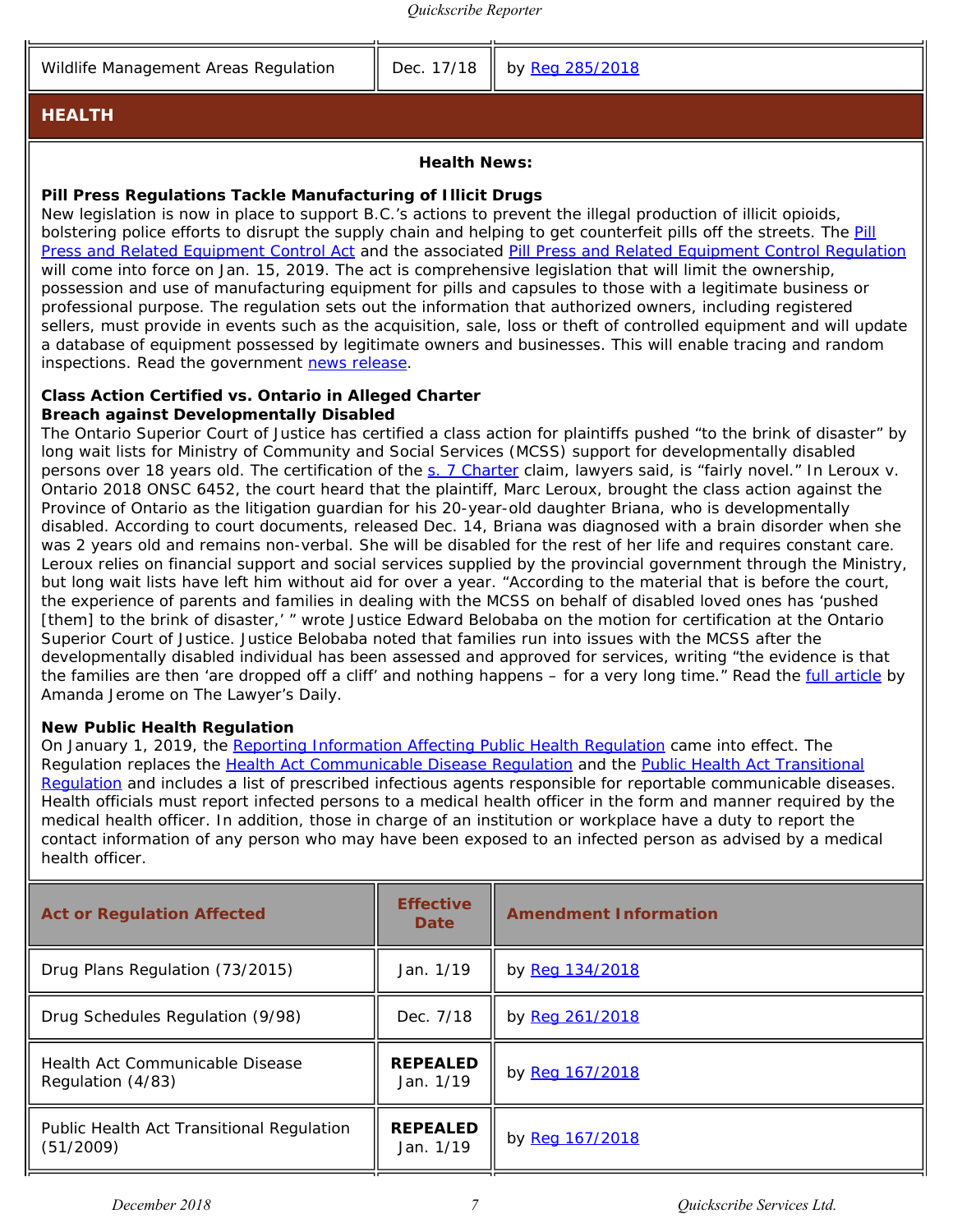**NEW**

Jan.  $1/19$  see [Reg 167/2018](https://www.quickscribe.bc.ca/secure/repository_redirect.php?document=0b3ed60254fa716a7c1b77262bfba135&anchor=)

#### <span id="page-7-0"></span>**LABOUR & EMPLOYMENT**

#### **Labour and Employment News:**

### **Changes to BC** *Labour Relations Code* **Proposed in**

#### **Independent Review Panel Report**

In February 2018, the British Columbia Minister of Labour, the Honourable Harry Bains, appointed an independent Labour Relations Code Review Panel (the "Panel"), which was afforded a broad mandate to review the BC *[Labour Relations Code](https://www.quickscribe.bc.ca/secure/index.php?page=document&doc_id=225)*, RSBC 1996, c. 244 (the "*Code*") and provide recommendations for any amendments. In its consultation process, the Panel interviewed stakeholders and individuals at 10 public meetings across BC, and met with groups including the BC Federation of Labour, the BC Business Council, the Arbitrators Association of B.C., the Labour Relations Board (the "Board") and the Labour Subsection of the Canadian Bar Association. Entitled *Recommendations for Amendments to the Labour Relations Code* (the "Report"), the Panel's Report was publicly released on October 25, 2018. It contains 29 recommendations. None of the proposed amendments would result in sea changes to the Code, but employers should be particularly aware of the following recommendations: Read the [full article](https://www.mccarthy.ca/fr/node/55661#page=1) by [Abigail Cheung](https://www.mccarthy.ca/fr/equipe/abigail-cheung) with McCarthy Tétrault.

#### *Employer Health Tax Act* **Now in Force**

The new *[Employer Health Tax Act](https://www.quickscribe.bc.ca/secure/index.php?page=document&doc_id=5749)* came into force January 1. The new law will replace the Medical Services Plan premiums by January 1, 2020. The annual tax will apply to all businesses, but exemptions are made for those with payrolls under \$500 000 and up to \$1.5 million for charities and non-profits. Businesses with payrolls between \$500 000 and \$1.5 million will pay 2.925 per cent of their payroll less \$500 000, and employers with payrolls exceeding \$1.5 million will pay the full 1.95 per cent of the employer health tax.

#### **Breaking up is Hard to do: Court Awards More than C\$112,000 to Employee Terminated for Breach of Trust**

How should an employer respond when they discover an employee's misconduct? When is misconduct just cause for termination? Many employers wrestle with these questions. The British Columbia Supreme Court's decision in *[Kerr v Arpac Storage Systems Corporation](https://www.courts.gov.bc.ca/jdb-txt/sc/18/07/2018BCSC0704.htm)* (2018 BCSC 704) is a cautionary tale for employers that terminate employment first and ask questions later.

#### *Background*

In March 2017 Arpac Storage Systems Corporation (Arpac) gave its 70-year-old occupational health and safety (OHS) manager one year's working notice that his employment would be terminated. The OHS manager had almost 23 years of service and no disciplinary record. However, his relationship with Arpac had deteriorated because his supervisor no longer saw him as an asset. The OHS manager was diagnosed with reactive depression after receiving notice of termination. He gave Arpac a doctor's note stating that he was not fit to attend work. While he was off work, the OHS manager altered a spreadsheet to make it inaccurate and deleted hundreds of business and personal emails from his work e-mail account.

Read the **full article by [Matthew Larsen](https://www.internationallawoffice.com/Directory/Fasken/Vancouver-BC/Matthew-Larsen)** with Fasken Martineau DuMoulin LLP.

#### **BC Supreme Court Provides Yet Another Reminder to Employers About the Importance of Drafting Restrictive Covenants which are Clear and not Over Broad**

A recent decision of the British Columbia Supreme Court issued October 10, 2018 has provided employers with yet another very clear reminder that care must be taken to ensure that employee restrictive covenants are clear and not over broad in scope. In *Telus Communications Inc. v. Golberg* [\[2018\] BCSC 1825](https://www.courts.gov.bc.ca/jdb-txt/sc/18/18/2018BCSC1825.htm) Telus sought an interlocutory injunction to restrain a senior employee from taking up new employment with Rogers Media Inc. following his resignation. In seeking an interlocutory injunction, Telus relied on a restrictive covenant in the employment agreement with Daniel Golberg. Telus also relied on an alleged breach by Mr. Golberg of his fiduciary duty to Telus. Read the [full article](https://mcmillan.ca/BC-Supreme-Court-Provides-Yet-Another-Reminder-to-Employers-About-the-Importance-of-Drafting-Restrictive-Covenants-Which-Are-Clear-And-Not-Over-Broad) by N. David McInnes with McMillan LLP.

#### **Bill 48 Passes – British Columbia Adopts** *Temporary Foreign Worker Protection Act*

In 2017, British Columbia issued approximately 17,000 work permits under the Temporary Foreign Worker Program (the "TFWP"), which is the second-highest number of such permits granted in Canada after Ontario. The TFWP allows employers to hire temporary foreign workers ("TFWs") to fill jobs that cannot otherwise be filled by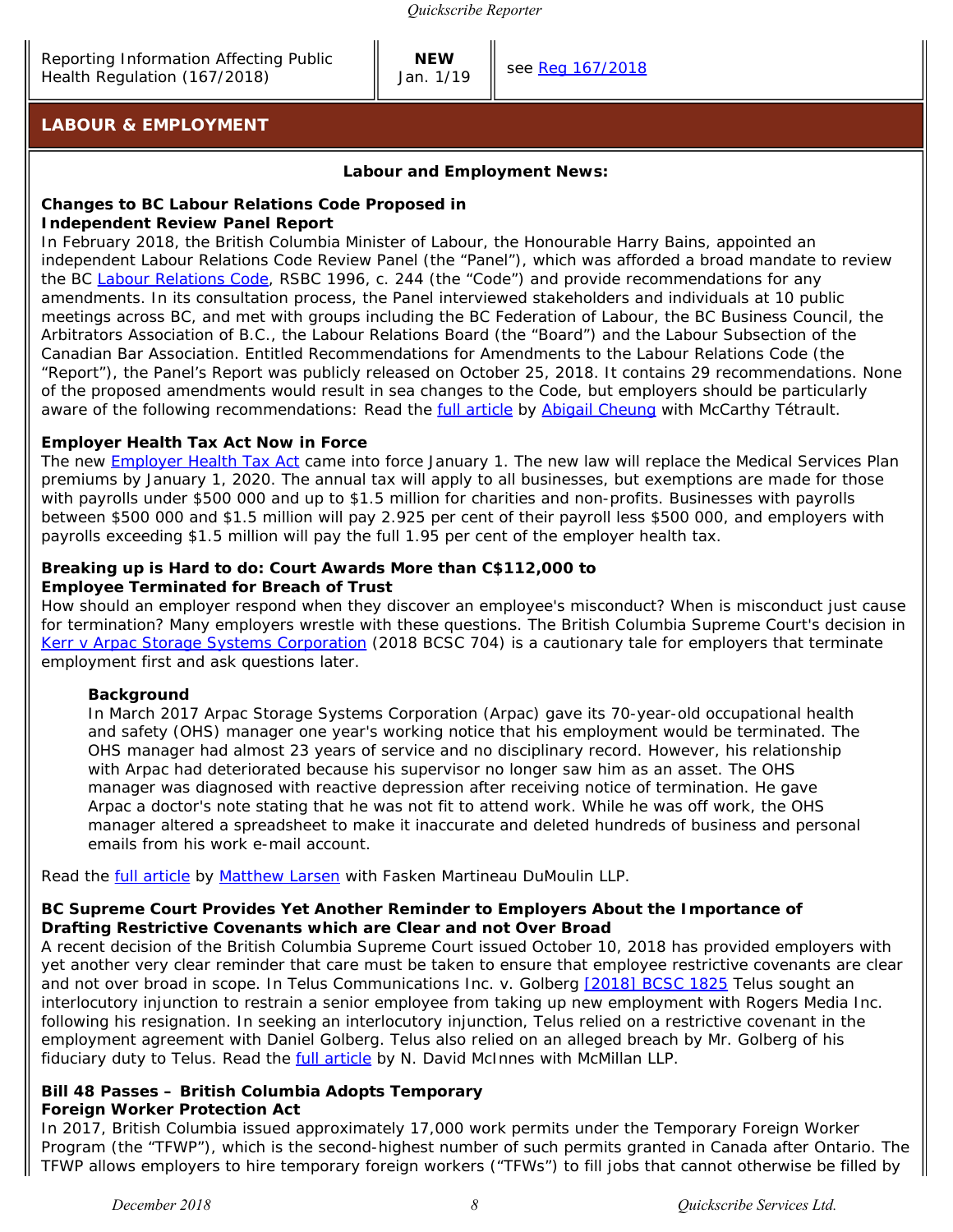Canadian citizens or permanent residents. For example, the Seasonal Agricultural Worker Program, a program stream under the TFWP, allows workers from Mexico and certain Caribbean countries to be employed for up to eight months in connection with the production of goods on the National Commodities List. The BC *[Temporary](https://www.quickscribe.bc.ca/secure/repository_redirect.php?document=549c9aec99110e595ef7db114d3b7aff&anchor=) [Foreign Worker Protection Act](https://www.quickscribe.bc.ca/secure/repository_redirect.php?document=549c9aec99110e595ef7db114d3b7aff&anchor=)* (the "Act"), which applies to all foreign nationals who are employed or seeking employment in BC, received royal assent on November 8, 2018, but will not be in force until regulations are enacted, likely early in 2019. The Act's stated aims are to improve the protection of TFWs by creating a registry of employers and foreign worker recruiters active in the TFWP and by expanding governmental enforcement tools. Read the **full article** by Christopher McHardy of McCarthy Tétrault.

| <b>Act or Regulation Affected</b>                                                       | <b>Effective</b><br><b>Date</b> | <b>Amendment Information</b>                                                          |
|-----------------------------------------------------------------------------------------|---------------------------------|---------------------------------------------------------------------------------------|
| Employer Health Tax Act                                                                 | <b>NEW</b><br>Jan. 1/19         | c. 42, SBC 2018, $\underline{\text{Bill 44}}$ , whole Act in force by Royal<br>Assent |
| <b>Employer Health Tax Regulation</b><br>(268/2018)                                     | <b>NEW</b><br>Jan. 1/19         | see Reg 268/2018                                                                      |
| Employment and Assistance Regulation<br>(263/2002)                                      | Dec. 1/18                       | by Reg 248/2018                                                                       |
| <b>Employment and Assistance for Persons</b><br>with Disabilities Regulation (265/2002) | Dec. 1/18                       | by Reg 248/2018                                                                       |
| <b>Employment Standards Regulation</b><br>(396/95)                                      | Jan. 1/19                       | by Reg 80/2018                                                                        |

#### <span id="page-8-0"></span>**LOCAL GOVERNMENT**

#### **Local Government News:**

#### **Rental Housing Report and Homeless Counts**

The Province last week issued two key reports relating to housing and homelessness: the *[2018 Report on](https://www.bchousing.org/research-centre/housing-data/homeless-counts) [Homeless Counts](https://www.bchousing.org/research-centre/housing-data/homeless-counts)* in BC finding a minimum of 7,655 homeless people in BC; and the final report of the Rental Housing Task Force making 23 recommendations on wide ranging aspects of the rental housing framework.

#### *2018 Report on Homeless Counts*

The Ministry of Social Development and Poverty Reduction released the *2018 Report on Homeless Counts*, summarizing findings from 24 communities covering more than 85% of the province's population over the past 2 years. The report found that there are at least 7,655 homeless people across BC.

Read the UBCM [article](https://www.ubcm.ca/EN/meta/news/news-archive/2018-archive/rental-housing-report-and-homeless-counts.html?utm_source=The+Compass+-+December+19%2C+2018&utm_campaign=The+Compass+-+December+19%2C+2018&utm_medium=email%20).

#### **The Latest Chapter in the Development of "Occupation" Law**

In two recent decisions, *Saanich (District) v Brett*, [2018 BCSC 1648](https://www.courts.gov.bc.ca/jdb-txt/sc/18/16/2018BCSC1648.htm) ("Saanich") and *Nanaimo (City) v Courtoreille*, [2018 BCSC 1629](https://www.courts.gov.bc.ca/jdb-txt/sc/18/16/2018BCSC1629.htm) ("Nanaimo"), the BC Supreme Court considered local government applications to the Court for pre-trial injunctions to terminate unauthorized homeless encampments. Generally, these cases represent examples of the Court undertaking a balancing of the homeless population's need for shelter and against the nature of these encampments within the context of the duties and authority of public authorities to reasonably manage lands falling within their jurisdiction. In *Saanich*, the Court granted an application for an interlocutory injunction to close the encampment and on certain conditions, which included bringing a full trial or final hearing on the District's case within six months. The approximately 107 occupants of the encampment were ordered to evacuate the park until it was restored to a safe state and, once the premises were restored, to only occupy it in accordance with Saanich's zoning bylaws. Similarly, in *Nanaimo*, the Court ordered an interlocutory injunction to vacate an encampment located on city-owned and privately-leased property. Similar to *Saanich*, the Nanaimo encampment was composed of approximately 115 tents and occupation of the premises was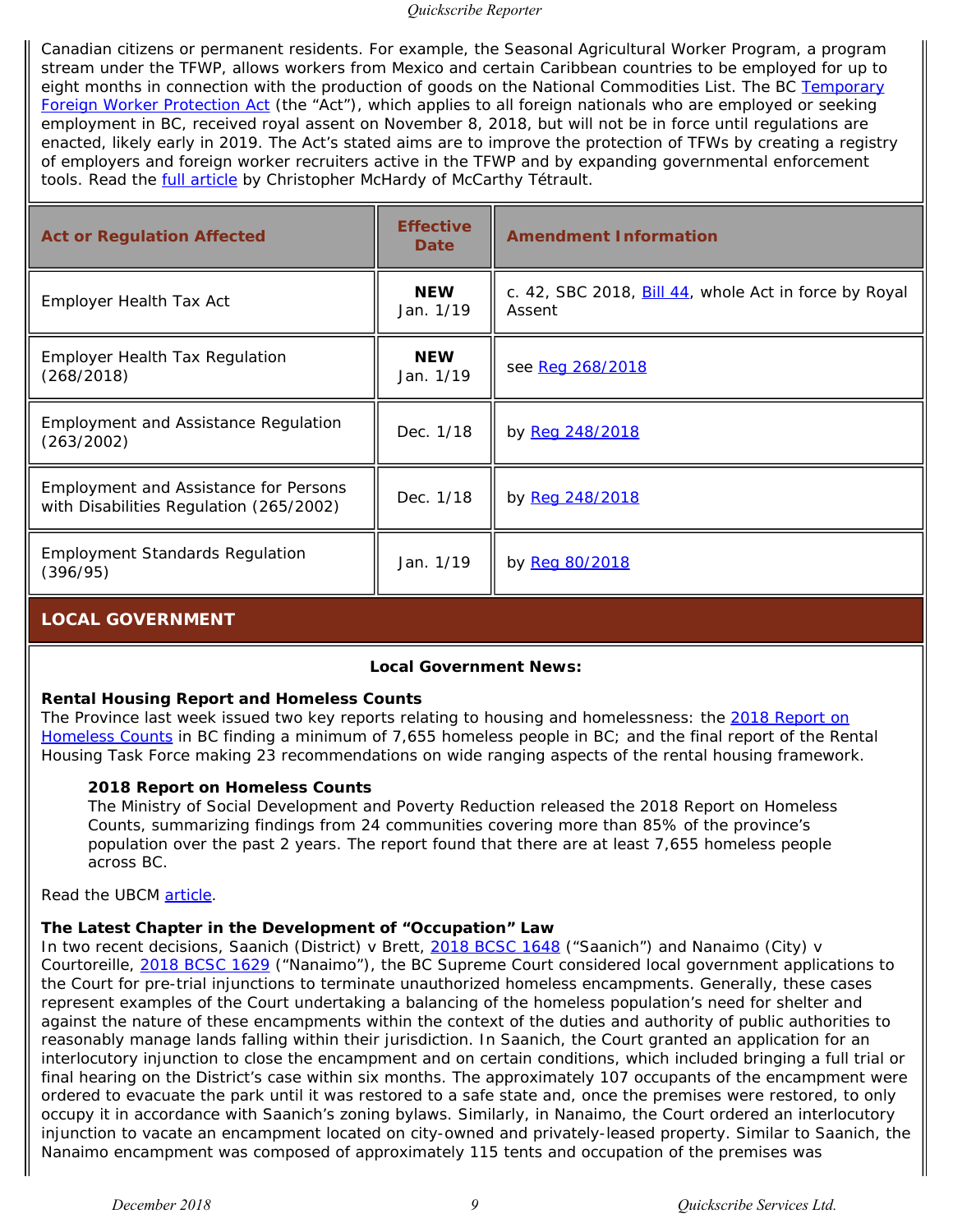throughout the day and night. Read the **full article** by Jeff Locke, Kerri Crawford and Jessica Bond of Stewart McDannold Stuart.

#### **A Blunt End to Non-compliant Cannabis Dispensaries in Vancouver**

In a decisive statement on the scope of municipal power to regulate cannabis dispensaries, Chief Justice Hinkson of the BC Supreme Court granted a statutory injunction sought by the City of Vancouver. In *Vancouver (City) v Karuna Health Foundation*, [2018 BCSC 2221](https://www.courts.gov.bc.ca/jdb-txt/sc/18/22/2018BCSC2221.htm), the City brought a petition against several cannabis dispensaries, arguing that the dispensaries were carrying on business contrary to the City's framework for the regulation of medical cannabis retail uses under its business licence bylaw. Read the **full article by Nick Falzon of Young** Anderson.

<span id="page-9-0"></span>

| <b>Act or Regulation Affected</b>                           | <b>Effective</b><br><b>Date</b> | <b>Amendment Information</b>                                                                                                                  |
|-------------------------------------------------------------|---------------------------------|-----------------------------------------------------------------------------------------------------------------------------------------------|
| Administrative Tribunals Act                                | <b>REPEALED</b><br>Dec. 3/18    | by 2004 Bill 56, c. 45, section 190 only (in force by<br>Reg 251/2018), Administrative Tribunals<br><b>Appointment and Administration Act</b> |
| Cannabis Control Regulation (204/2018)                      | Dec. 10/18                      | by Reg 265/2018                                                                                                                               |
| <b>Community Charter</b>                                    | Jan. 1/19                       | by 2018 Bill 7, c. 5, section 9 only (in force by Reg<br>272/2018), Miscellaneous Statutes Amendment Act.<br>2018                             |
| Eligible Port Property Designation<br>Regulation (309/2010) | Dec. 10/18                      | by Reg 274/2018                                                                                                                               |
| Exempt Interests Regulation (302/90)                        | Dec. 10/18                      | by Reg 262/2018                                                                                                                               |
| Liquor Control and Licensing Regulation<br>(241/2016)       | Dec. 10/18                      | by Reg 271/2018                                                                                                                               |
| Local Government Act                                        | Jan. 1/19                       | by 2018 Bill 7, c. 5, sections 11 and 12 only (in<br>force by Reg 272/2018), Miscellaneous Statutes<br>Amendment Act, 2018                    |
| Mineral Tenure Act                                          | Jan. 1/19                       | by 2018 Bill 7, c. 5, section 13 only (in force by Reg<br>272/2018), Miscellaneous Statutes Amendment Act.<br>2018                            |
| Port Land Valuation Regulation<br>(304/2010)                | Dec. 10/18                      | by Reg 263/2018                                                                                                                               |
| Restricted-Use Property Valuation<br>Regulation (236/2017)  | Dec. 10/18                      | by Reg 264/2018                                                                                                                               |
| Vancouver Charter                                           | Jan. 1/19                       | by 2018 Bill 7, c. 5, section 15 only (in force by Req<br>272/2018), Miscellaneous Statutes Amendment Act.<br>2018                            |
| <b>MISCELLANEOUS</b>                                        |                                 |                                                                                                                                               |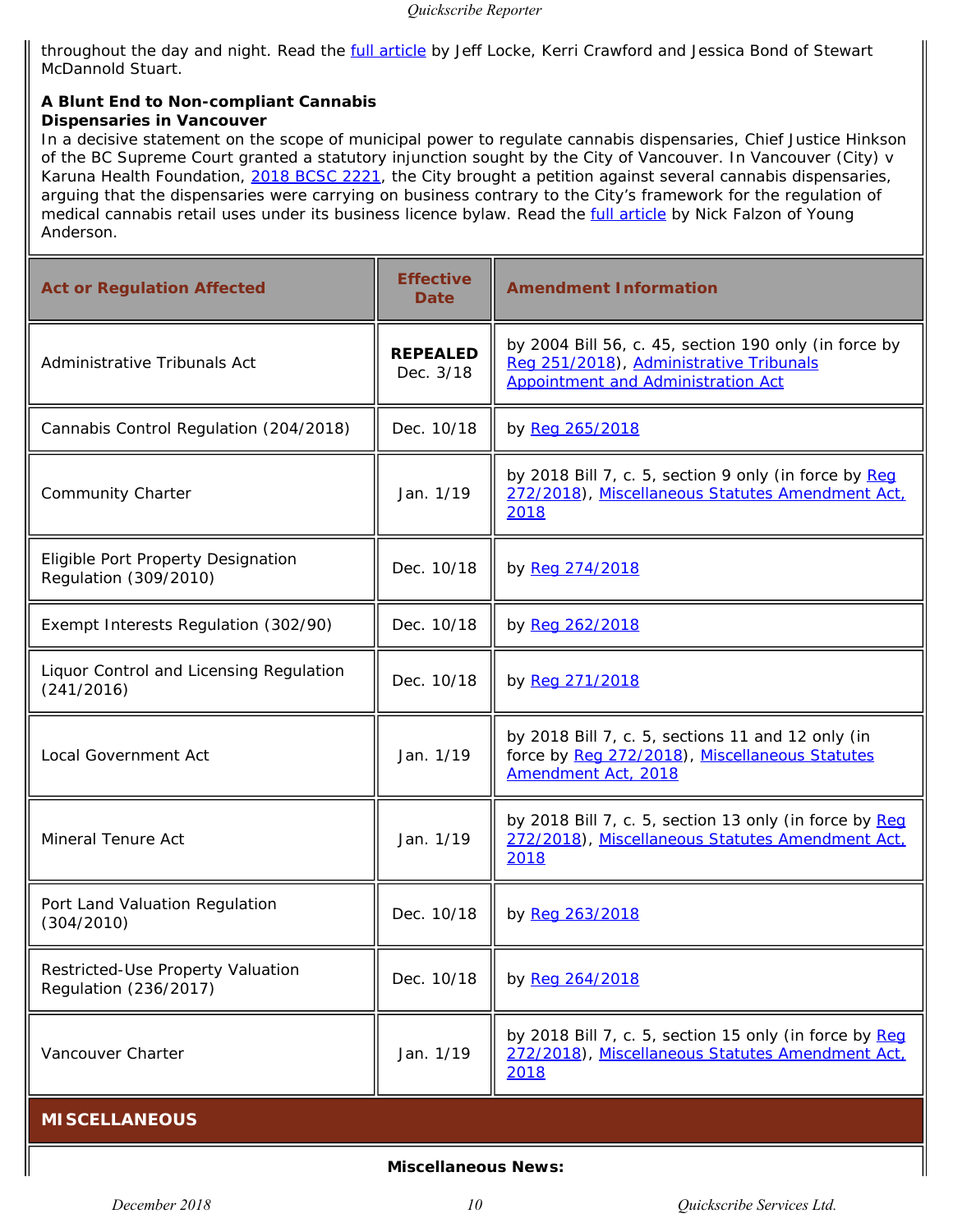#### **BC AG wants Review of how Legal Aid is Delivered**

After years of "dismal" funding, British Columbia Attorney General David Eby says his government plans to improve legal aid services, while a recent report from Lawyers Rights Watch Canada says chronic underfunding has caused Canada to fall short of its international human rights obligations. In a [submission](http://www.lrwc.org/ws/wp-content/uploads/2018/11/LRWC.Submission.BCLegalAidReview.22Nov2918.FINAL_.pdf) to the Legal Aid Services Review of BC, the LRWC told the BC government on Nov. 22 that its "inadequate" legal aid system compromises the legitimacy of the province's justice system. The report highlights how BC has been singled out in the frequent criticism aimed at Canada's legal system by United Nations treaty monitoring bodies who say lack of legal aid funding means Canadians are not truly equal under the law. Eby's NDP government has been in power for 17 months and he places the blame on previous governments and says his plan is to make investments in legal aid, including the biggest increase in funding in 16 years. Read the *full article* in the *Canadian Lawyer* magazine.

#### *Civil Resolution Tribunal Act* **Amendments**

Amendments to the *[Civil Resolution Tribunal Act](https://www.quickscribe.bc.ca/secure/index.php?page=document&doc_id=4090)* made by [2018 Bill 22](https://www.quickscribe.bc.ca/secure/repository_redirect.php?document=d75f8c05d925419aae3fcb5e5dd2e3a6&anchor=), *Civil Resolution Tribunal Amendment Act, 2018*, and [2018 Bill 57,](https://www.quickscribe.bc.ca/secure/repository_redirect.php?document=e06a4db4b4890f99a7a02011f2494f2e&anchor=) *Attorney General Statutes Amendment Act, 2018* came into force on January 1, 2019. These changes improve the process in place since the Civil Resolution Tribunal began, by clarifying the time limits for filing matters in court and in the tribunal, prohibiting a party who defaults in the tribunal from obtaining a new trial in provincial court, and setting time limits for the application of judicial review. Further changes will come into force on April 1, 2019, which will grant the tribunal jurisdiction over motor vehicle accident disputes, including determinations whether an injury is a minor injury, disputes about accident benefits, and disputes about damages and fault up to \$50,000.

| <b>Act or Regulation Affected</b>                                            | <b>Effective</b><br><b>Date</b> | <b>Amendment Information</b>                                                                                                                                                                              |
|------------------------------------------------------------------------------|---------------------------------|-----------------------------------------------------------------------------------------------------------------------------------------------------------------------------------------------------------|
|                                                                              |                                 | by 2012 Bill 44, c. 25, section 86 (2) only (in force<br>by Reg 232/2018), Civil Resolution Tribunal Act                                                                                                  |
| Civil Resolution Tribunal Act                                                | Jan. 1/19                       | by 2018 Bill 22, c. 17, sections 1, 2 (part), 3, 4<br>(part), 5 to 8, 9 (part), 10 to 14, 15 (part), 17 to 24<br>only (in force by Reg 232/2018), Civil Resolution<br><b>Tribunal Amendment Act, 2018</b> |
| <b>Civil Resolution Tribunal Small Claims</b><br>Regulation (111/2017)       | <b>REPEALED</b><br>Jan. 1/19    | by Reg 232/2018                                                                                                                                                                                           |
| <b>Election Act</b>                                                          | Jan. 1/19                       | by 2018 Bill 7, c. 5, section 10 only (in force by Reg<br>272/2018), Miscellaneous Statutes Amendment Act.<br>2018                                                                                        |
| Election Financing Regulation (371/91)                                       | Dec. 31/18                      | by Reg 371/91, section 3.4 (5)                                                                                                                                                                            |
| Interpretation Act                                                           | Jan. 1/19                       | by 2018 Bill 7, c. 5, sections 2 to 6 only (in force by<br>Reg 272/2018), Miscellaneous Statutes Amendment<br>Act, 2018                                                                                   |
| Leadership Contestant Financing<br>Regulation (433/99)                       | Dec. 31/18                      | by Reg 433/99, section 2                                                                                                                                                                                  |
| Lobbyists Registration Act                                                   | Dec. 27/18                      | by 2018 Bill 54, c. 52, sections 2 (b) and 5 only (in<br>force by Royal Assent), Lobbyists Registration<br>Amendment Act, 2018                                                                            |
| Political Party and Constituency<br>Association Financial Reports Regulation | Dec. 31/18                      | by Reg 434/99, sections 2.1 and 3.1                                                                                                                                                                       |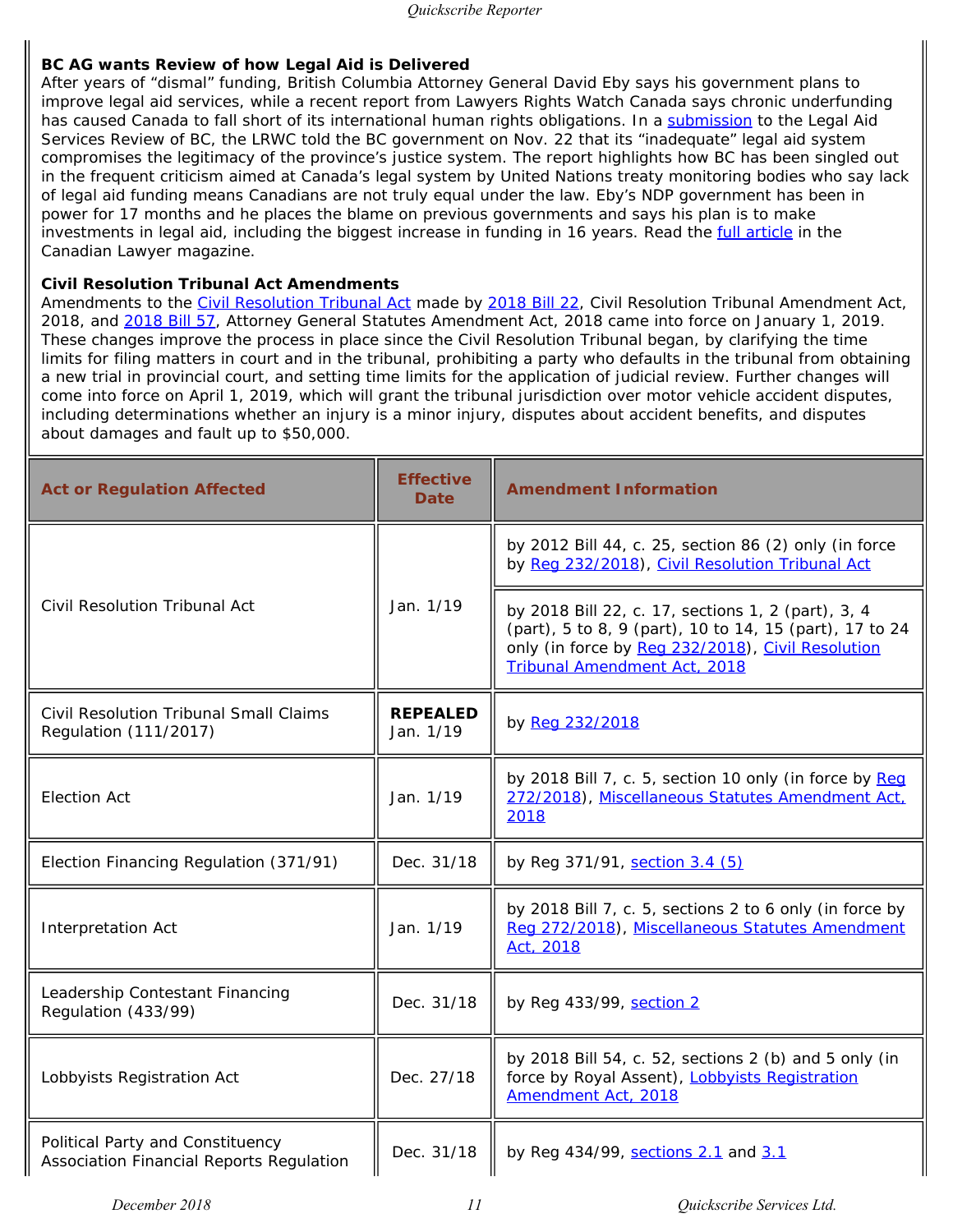<span id="page-11-0"></span>

| Small Claims Rules (261/93)                                                                                                                                                                                                                                                                                                                                                                                                                                                                                                                                                                                                                                 | Jan. 1/19                       | by Reg 267/2018                                                                                                                       |
|-------------------------------------------------------------------------------------------------------------------------------------------------------------------------------------------------------------------------------------------------------------------------------------------------------------------------------------------------------------------------------------------------------------------------------------------------------------------------------------------------------------------------------------------------------------------------------------------------------------------------------------------------------------|---------------------------------|---------------------------------------------------------------------------------------------------------------------------------------|
| <b>Tribunal Small Claims Regulation</b><br>(232/2018)                                                                                                                                                                                                                                                                                                                                                                                                                                                                                                                                                                                                       | <b>NEW</b><br>Jan. 1/19         | by Reg 232/2018                                                                                                                       |
| <b>MOTOR VEHICLE &amp; TRAFFIC</b>                                                                                                                                                                                                                                                                                                                                                                                                                                                                                                                                                                                                                          |                                 |                                                                                                                                       |
|                                                                                                                                                                                                                                                                                                                                                                                                                                                                                                                                                                                                                                                             |                                 | <b>Motor Vehicle and Traffic News:</b>                                                                                                |
| <b>CVSE Bulletins &amp; Notices</b><br>The following notices have been posted in December by CVSE:                                                                                                                                                                                                                                                                                                                                                                                                                                                                                                                                                          |                                 |                                                                                                                                       |
| Circular 06-17 - Deadline for Planned Trailer Axle Weight Reductions Extended to December 31, 2020<br>• Circular 07-17 - Temporary Increase to Steer Axle Weights for Specified Pre-Approved Logging Truck<br>Configurations to December 31, 2019<br>• CT Notice 05-18 - Effective January 15, 2019, carriers must have a signed Form CVSE1053 on file with the<br>Provincial Permit Centre before obtaining extraordinary load permits that have bridge crossing conditions<br>as part of their approval.<br>• Circular 03-18 - Introduction of the Project Cargo Corridor Pilot<br>For more information on these and other items, visit the CVSE website. |                                 |                                                                                                                                       |
| <b>Act or Regulation Affected</b>                                                                                                                                                                                                                                                                                                                                                                                                                                                                                                                                                                                                                           | <b>Effective</b><br><b>Date</b> | <b>Amendment Information</b>                                                                                                          |
| Insurance (Vehicle) Regulation (447/83)                                                                                                                                                                                                                                                                                                                                                                                                                                                                                                                                                                                                                     | Dec. 18/18                      | by Reg 253/2018                                                                                                                       |
| Motor Vehicle Act                                                                                                                                                                                                                                                                                                                                                                                                                                                                                                                                                                                                                                           | Dec. 18/18                      | by 2018 Bill 17, c. 18, sections 1, 15, 16 (a) (part)<br>and 19 only (in force by Reg 255/2018), Motor<br>Vehicle Amendment Act, 2018 |
| Motor Vehicle Act Regulations (26/58)                                                                                                                                                                                                                                                                                                                                                                                                                                                                                                                                                                                                                       | Dec. 3/18                       | by Reg 254/2018                                                                                                                       |
|                                                                                                                                                                                                                                                                                                                                                                                                                                                                                                                                                                                                                                                             | Dec. 18/18                      | by Reg 255/2018                                                                                                                       |
| Offence Act Forms Regulation (422/90)                                                                                                                                                                                                                                                                                                                                                                                                                                                                                                                                                                                                                       | Dec. 3/18                       | by Reg 254/2018                                                                                                                       |
| Passenger Transportation Regulation<br>(266/2004)                                                                                                                                                                                                                                                                                                                                                                                                                                                                                                                                                                                                           | Dec. 1/18                       | by Reg 249/2018                                                                                                                       |
| Review of 24 Hour Driving Prohibition<br>Regulation (591/2004)                                                                                                                                                                                                                                                                                                                                                                                                                                                                                                                                                                                              | Dec. 10/18                      | by Reg 273/2018                                                                                                                       |
| Special Direction IC2 to the BC Utilities<br>Commission (307/2004)                                                                                                                                                                                                                                                                                                                                                                                                                                                                                                                                                                                          | Dec. 10/18                      | by Reg 270/2018                                                                                                                       |
| Violation Ticket Administration and Fines<br>Regulation (89/97)                                                                                                                                                                                                                                                                                                                                                                                                                                                                                                                                                                                             | Dec. 3/18                       | by Reg 257/2018                                                                                                                       |
| <b>OCCUPATIONAL HEALTH AND SAFETY</b>                                                                                                                                                                                                                                                                                                                                                                                                                                                                                                                                                                                                                       |                                 |                                                                                                                                       |
| <b>Occupational Health &amp; Safety News:</b>                                                                                                                                                                                                                                                                                                                                                                                                                                                                                                                                                                                                               |                                 |                                                                                                                                       |

## <span id="page-11-1"></span>**Occupational Health & Safety News:**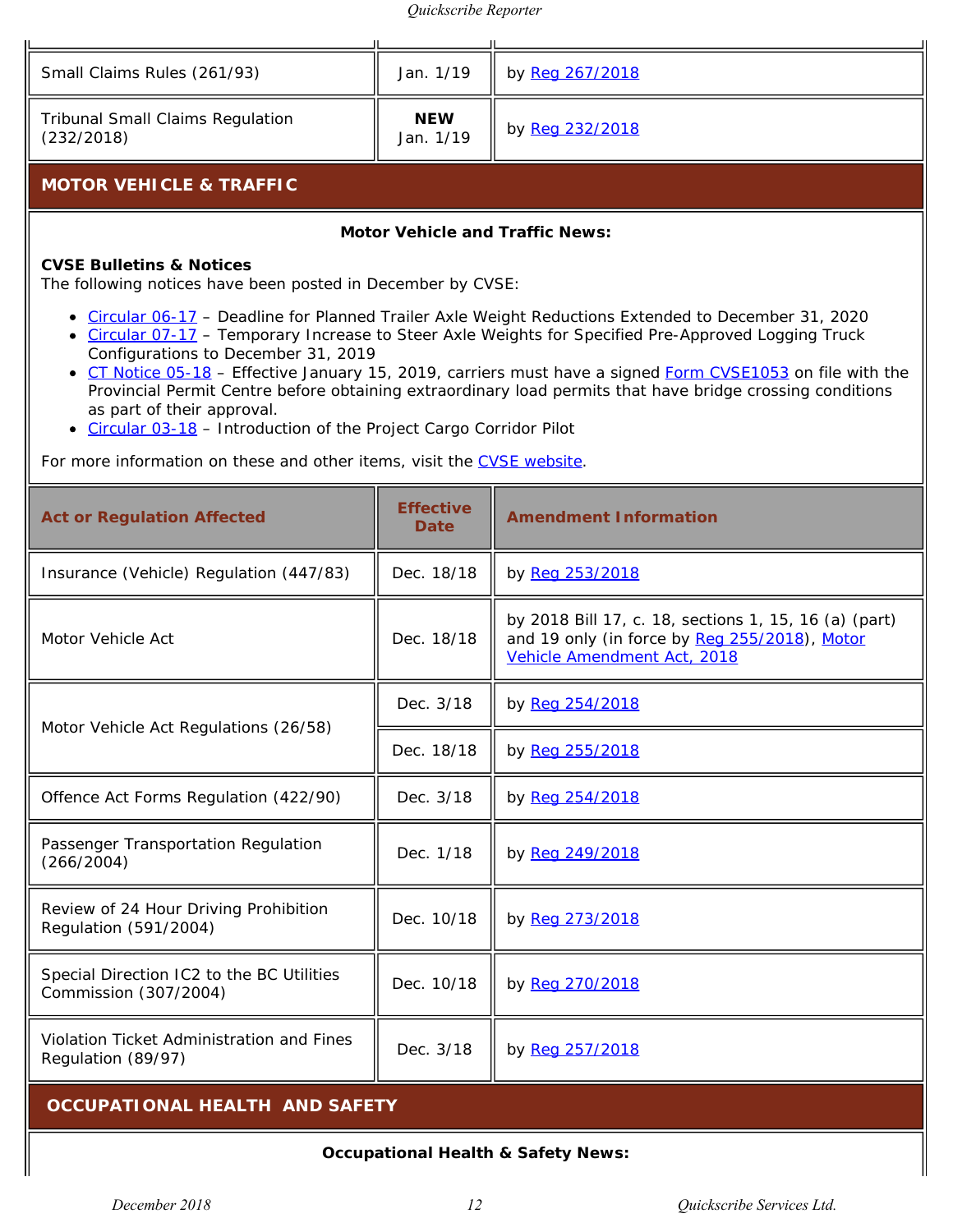#### **WorkSafeBC Alert:**

#### **Consultation on the 2019–2021 Policy Workplans**

The Policy, Regulation and Research Division has prepared draft 2019–2021 workplans for stakeholder review and comment. These workplans will encompass policy priorities relating to compensation, occupational disease, assessments, and occupational health and safety. Stakeholders are invited to review the discussion paper and proposed workplans, and to provide feedback by February 4, 2019. The discussion paper, proposed workplans, and information on providing feedback can be accessed on [worksafebc.com](https://www.worksafebc.com/en/law-policy/public-hearings-consultations/current-public-hearings-and-consultations/2019-2021-policy-workplans).

#### **Article 2 – Injured Worker Series: Settlement of WorkSafeBC Claims**

We are frequently asked about "settling with the Board". Our response is that you cannot settle with WorkSafeBC ("the Board"). The basic scheme of compensation for injured workers is that the Board adjudicates all claims. In other words, it makes decisions starting with whether the claim will be accepted. If it is accepted a number of other decisions will be made concerning wage loss, medical care, rehabilitation, and pension benefits. Each of these decisions in turn are based on numerous other decisions. For example, in determining wage loss benefits the Board will decide when the benefits commence, how much they will be initially and in the long term, and when they will terminate. By the time a worker receives his first wage loss cheque several decisions may have been made by the Board. The Board does not negotiate before making its decisions. It has no legal right to do so. It is required to, and does, consider information available to it from the worker, doctors, the employer, and other witnesses in making its decisions. Read the **full article by Alfred Kempf of Pushor Mitchell LLP**.

#### **WorkSafeBC Launches New Online Notice of Project Submission Process**

To address employer feedback and aging technology, WorkSafeBC has upgraded its Notice of Project (NOP) online submission process and it will be accessible to all employers before the end of this year (2018). While there will be a grace period for employers to use the old forms, at some point in the future the old Notice of Project form will be retired. In the past, there was just one form for the different types of notices of project required by regulation; the form timed-out after 30 minutes; and it was harder to use. The new forms are now customized for each of the six required notices – two of which are needed for certain forestry projects and aircraft operations (forestry). The other four new forms are for construction, diving, underground workings, and asbestos, lead or other similar exposure work activity. The [Occupational Health and Safety Regulation](https://www.quickscribe.bc.ca/secure/index.php?page=document&doc_id=2464) requires that WorkSafeBC be notified of certain types of projects before they begin. Read the *full article* in the December issue of *Forest Safety News*.

#### **Lack Of Workers' Comp Can Have Serious Consequences For Employers**

Some business owners in British Columbia may not be pleased that just about every employer must register for and pay insurance premiums to protect injured workers. In BC, even property owners who build their own residences or those who hire casual workers as regular gardeners, domestic workers, nannies and cleaners must register with WorkSafe BC. While it might seem like an unnecessary expense, some argue that employers can see the value of these payments if they consider that the absence of workers' compensation insurance could require their businesses to be responsible for payment of medical fees that follow on-the-job injuries and rehabilitation. Another compelling argument for workers' compensation exists in the fact that an incident that injures several workers can burden the business with astronomical expenses that might compromise profits. Employees who are covered by WorkSafeBC are, except for cases of gross negligence by the employer, generally prohibited from filing personal injury lawsuits against their employers in exchange for the coverage they enjoy at no cost regardless of negligence or fault. Read the [full article](https://www.overholtlawyers.com/blog/2018/12/lack-of-workers-comp-can-have-serious-consequences-for-employers.shtml) on the Overholt Law blog.

<span id="page-12-0"></span>**Act or Regulation Affected <b>Effective**<br>Date **Amendment Information** *There were no amendments this month.* **PROPERTY & REAL ESTATE Property and Real Estate News: BC's New Pre-Sale Assignment Register and REDMA Fee Changes: What Developers Must Know**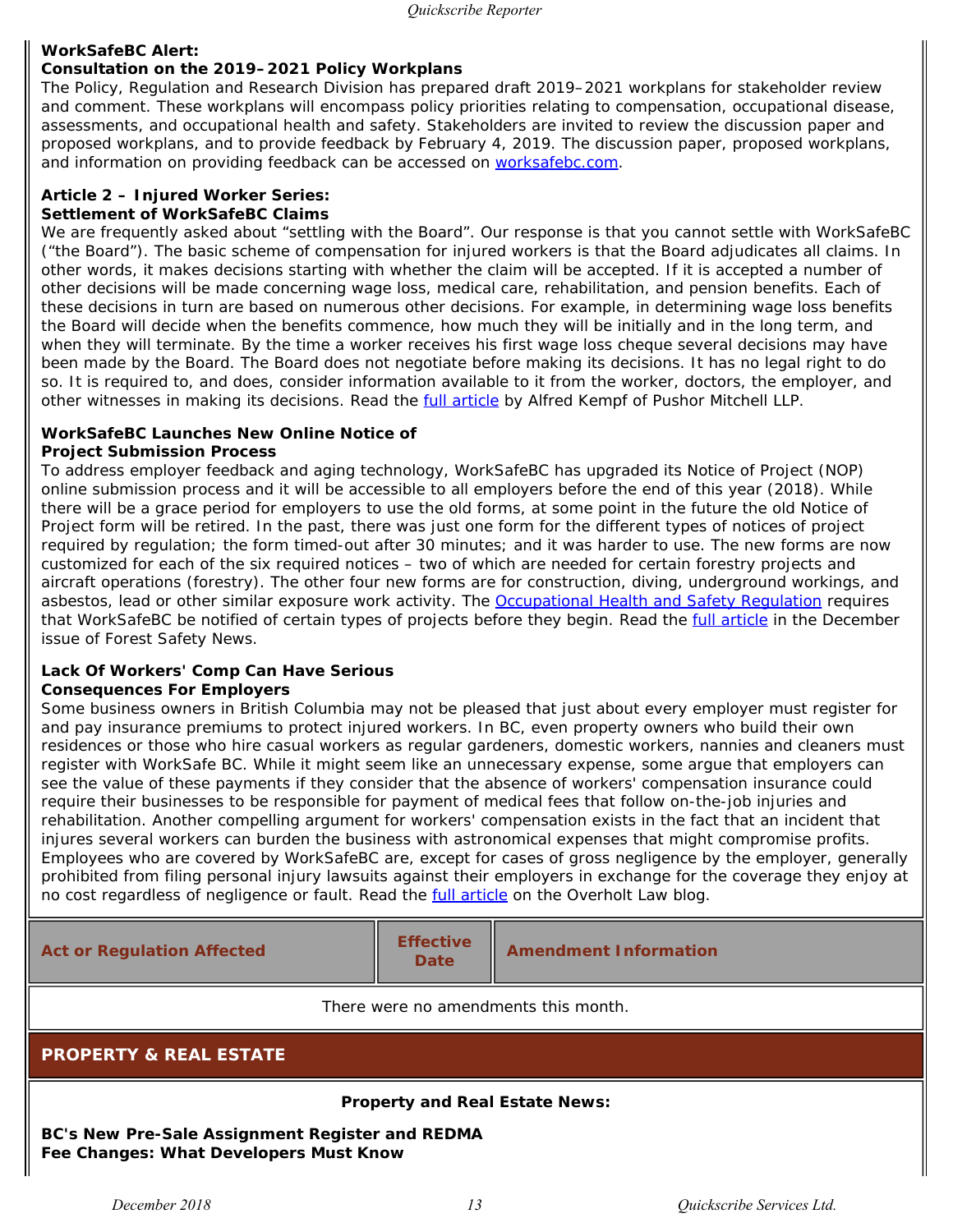Effective January 1, 2019, developers in British Columbia will be subject to new information collection, reporting and document retention requirements in connection with assignments of purchase agreements in qualifying developments. The new requirements will apply to any five (5) or more strata lots in a stratified building in British Columbia that are marketed for sale or for lease with a term longer than three (3) years (each, a "Strata Development"). These changes became law by the passing of [Bill 25](https://www.quickscribe.bc.ca/secure/repository_redirect.php?document=cc311e29aae9aa4aa4e777fe67525887&anchor=) – *Real Estate Development Marketing Amendment Act (2018)* and [regulations](https://www.quickscribe.bc.ca/secure/repository_redirect.php?document=4229eac72e41cbd89c58b96280253aaf&anchor=) amending the *[Real Estate Development Marketing Act](https://www.quickscribe.bc.ca/secure/index.php?page=document&doc_id=898)* (British Columbia) ("REDMA") and the [Real Estate Development Marketing Regulation](https://www.quickscribe.bc.ca/secure/index.php?page=document&doc_id=899), and the issuance of REDMA Policy Statement 16. Read the [full article](https://www.lawsonlundell.com/real-estate-law-blog/bcs-new-pre-sale-assignment-register-and-redma-fee-changes-what-developers-must-know) by [Chad Travis](https://www.lawsonlundell.com/real-estate-law-blog/author/Chad-Travis) and [May Au](https://www.lawsonlundell.com/real-estate-law-blog/author/May-Au) of Lawson Lundell LLP.

#### **New Speculation and Vacancy Tax Regulation**

The new [Speculation and Vacancy Tax Regulation](https://www.quickscribe.bc.ca/secure/index.php?page=document&doc_id=5766) was brought into force December 10. This regulation describes the type of land and improvements that are not considered residential property under the Act, including rental property, and property that includes four or more apartments. Parcels of land and improvements related to exempt property are also addressed. It also sets out the calculation of fair market value as stipulated in the Act.

#### **Strata Property Law Project: 2018 Year-end Update**

BCLI's [Strata Property Law Project—Phase Two](https://www.bcli.org/project/strata-property-law-phase-two) had an active year in 2018. The project issued three publications and held three public consultations. These consultations took the project's engagement with the public to new levels. They also set the stage for what will be a burst of publishing activity in 2019, which is set to be the project's final year. BCLI opened its consultation on governance in March 2018, with the publication of the *[Consultation Paper on Governance Issues for Stratas](https://www.bcli.org/publication/consultation-paper-on-governance-issues-for-stratas-and-response-booklet)*. This consultation paper contained 83 tentative recommendations for reform, covering a wide range of topics, including bylaws, statutory definitions, general meetings and strata-council meetings, finances, and notices and communications. The public consultation also included a three-proposal summary consultation, which spotlighted high-profile issues for reform on proxies, strata-council elections, and limitations. Publication of the consultation paper opened a three-month consultation period, which ended on 15 June 2018. During that period BCLI received 290 submissions in total (138 being responses to the full consultation and 152 to the summary consultation). This is the highest level of response to any of the consultations held in this project. A draft of the final *Report on Governance Issues for Stratas* is with the BCLI board of directors. Pending the board's approval, the report should be published in early 2019. Read the **full article** by Kevin Zakreski on the BCLI website.

#### **Updated Versions of Land Title Forms Now In Effect**

The Director of Land Titles has published updated versions of the following land title forms, in effect January 1, 2019:

Form B – Mortgage

- Item 8 Interest Mortgaged: changed field label from 'Freehold' to 'Fee Simple'
- Item 12 Execution: updated professional capacity from 'Commissioner for Taking Affidavits in British Columbia' to 'Commissioner for Taking Affidavits for British Columbia'

Form 17 – Fee Simple

Removed nature of interest Land Title Inquiry Act Certificate

Read [more](https://ltsa.ca/news/updated-versions-land-title-forms-now-effect) on the BC Land Title and Survey website.

| <b>Act or Regulation Affected</b>               | <b>Effective</b><br><b>Date</b> | <b>Amendment Information</b>                                                                                                                      |
|-------------------------------------------------|---------------------------------|---------------------------------------------------------------------------------------------------------------------------------------------------|
| Property Transfer Tax Act                       | Jan. 1/19                       | by 2018 Bill 25, c. 25, section 15 (in force by Reg<br>230/2018), Real Estate Development Marketing<br>Amendment Act, 2018                        |
| Real Estate Development Marketing Act           | Jan. 1/19                       | by 2018 Bill 25, c. 25, sections 4, 5, 7, 10, 12, 13<br>only (in force by Reg 230/2018), Real Estate<br>Development Marketing Amendment Act, 2018 |
| Real Estate Development Marketing<br>Regulation | Jan. 1/19                       | by Reg 230/2018                                                                                                                                   |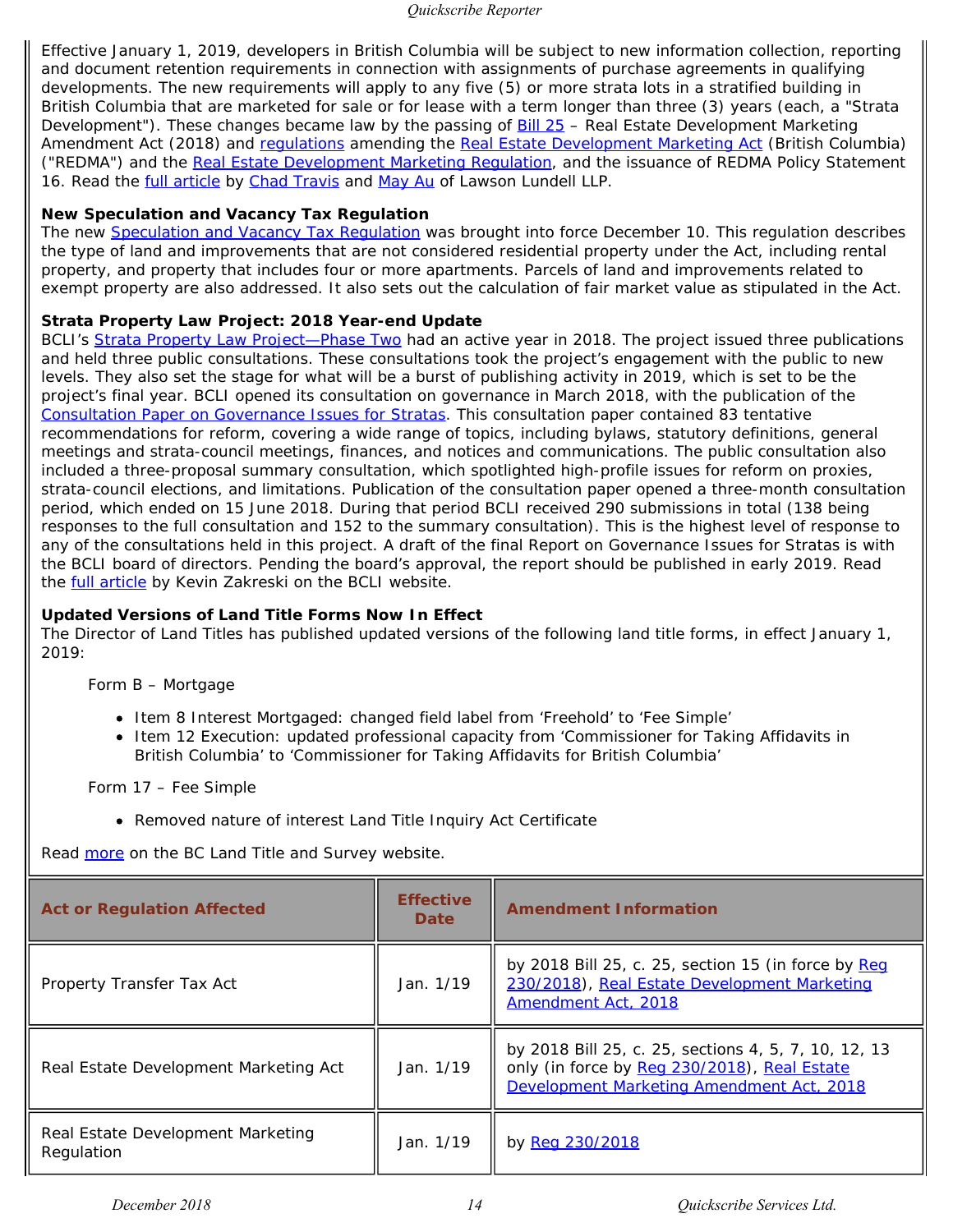| <b>Small Claims Act</b>                              | Jan. 1/19                | by 2018 Bill 57, c. 49, section 17 only (in force by<br>Royal Assent), Attorney General Statutes<br>Amendment Act, 2018         |
|------------------------------------------------------|--------------------------|---------------------------------------------------------------------------------------------------------------------------------|
| Speculation and Vacancy Tax Regulation<br>(275/2018) | <b>NEW</b><br>Dec. 10/18 | see Reg 275/2018                                                                                                                |
| Strata Property Act                                  | Jan. 1/19                | by 2018 Bill 22, c. 17, sections 46 and 47 only (in<br>force by Reg 232/2018), Civil Resolution Tribunal<br>Amendment Act, 2018 |
| <b>WILLS &amp; ESTATES</b>                           |                          |                                                                                                                                 |

#### **Wills and Estates News:**

#### <span id="page-14-0"></span>**Does "Death Do Us Part"? Separating the Living from the Dead in Family Law and Estate Litigation**

A recent decision from the Court of Appeal for British Columbia outlines the rights and obligations between spouses in life and after death, and how these shift on separation. In 2013 and 2014 respectively, the *[Family](https://www.quickscribe.bc.ca/secure/index.php?page=document&doc_id=4032) [Law Act](https://www.quickscribe.bc.ca/secure/index.php?page=document&doc_id=4032)* [*FLA*] and the *[Wills, Estates and Succession Act](https://www.quickscribe.bc.ca/secure/index.php?page=document&doc_id=4073)* [*WESA*] came into force in British Columbia. Under s. 81 of the *FLA*, on separation, each spouse has a right to an undivided half interest in family property. Under s. 60 of the *WESA*, a spouse must make adequate provision from his or her estate for the proper maintenance and support of the surviving spouse. If he or she fails to do so, the survivor may bring a claim to vary the will of the deceased. In *Gibbons v. Livingston*, [2018 BCCA 443](https://www.courts.gov.bc.ca/jdb-txt/ca/18/04/2018BCCA0443.htm), the Court clarified how these complimentary statutes define the rights and remedies available to spouses. Read the [full article](https://www.cwilson.com/does-death-do-us-part-separating-the-living-from-the-dead-in-family-law-and-estate-litigation/) by [Polly Storey](https://www.cwilson.com/people/polly-storey/) of Clark Wilson LLP.

#### **Credibility: Who to Believe?**

Many court cases are decided on the issue of credibility. If the court does not believe one partie's evidence then in all likelihood that party will lose. The law relating to credibility was reviewed in *Yung v Three Good Friends Property Holdings Inc.* [2018 BCSC 1963](https://www.courts.gov.bc.ca/jdb-txt/sc/18/19/2018BCSC1963cor1.htm). In *Yung* there were three competing versions of events presented by three main parties – Messrs. Yung, Wong and Lam. The court found Mr. Wong's recollection of the events to be extremely poor. He said he had no memory of most key events. His poor memory and the discrepancies between his discovery evidence and is evidence at trial being that I give little weight to his evidence. Mr. Lam was argumentative, evasive and nonresponsive to questions. His evidence was rambling and internally inconsistent, and was therefore inherently unbelievable. It was infused by extreme animosity towards Mr. Yung and his evidence was transparently self-serving. Mr. Yung won the case. The court found his evidence to be straightforward and internally consistent. He was subjected to extended and hostile cross-examination that bordered on abusive, with accusations of deceit and fraud. He retained his composure throughout. Read the [full](http://disinherited.com/credibility-who-to-believe/) [article](http://disinherited.com/credibility-who-to-believe/) by [Trevor Todd](http://disinherited.com/team/) on his blog *disinherited – Estate Disputes and Contested Wills*.

#### **Common Pitfalls in Estate Planning for Blended Families**

The traditional concept of the nuclear family (i.e., mother, father and one or more children of a single relationship) has evolved over the years. The modern family is more complicated and may consist of parents who are in second or third relationships and who bring into a relationship children from one or more prior relationships. To further complicate the familial structure, there may also be children of the current relationship. Stepfamilies are more frequent and more diverse than ever before. In 2016, 1 in 10 children were part of a stepfamily. 6.1% of children were living with one of their biological or adoptive parents and a step-parent by marriage or common-law union. Slightly more than half of them had no half-siblings or step-siblings (i.e., any brothers and sisters were the children of the same parent: a simple stepfamily). Slightly less than half were living in a more complex situation: they had at least one half-sibling or step-sibling.[6] 37.2% of children in stepfamilies had both of their biological or adoptive parents present, and had at least one half-sibling. While many of the issues which impact blended families are similar to those of traditional nuclear families, there are others that are unique to blended families and which have the potential to create discord and mistrust among the members of the family if not handled properly. Often, there is the necessity to consider the needs of a surviving spouse and perhaps competing needs of children who are not the children of the relationship but are from a prior relationship. Read the [full article](https://www.allaboutestates.ca/common-pitfalls-in-estate-planning-for-blended-families/) by [Brittany Sud](javascript:;) on *All About Estates.*